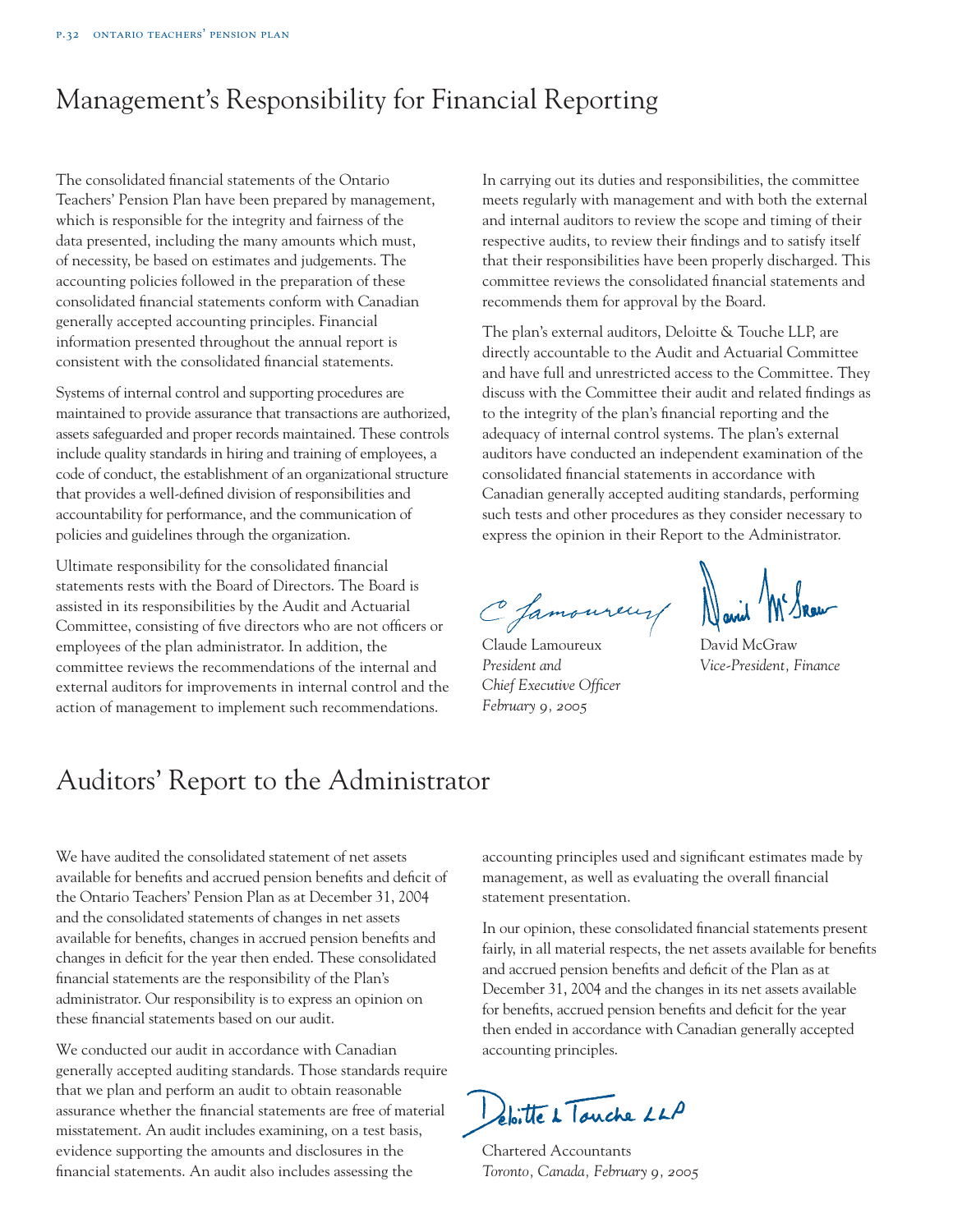# Actuaries' Opinion

Mercer Human Resource Consulting Limited was retained by the Ontario Teachers' Pension Plan Board (the "Board") to perform an actuarial valuation of the assets and the going concern liabilities of the Ontario Teachers' Pension Plan (the "Plan") as at December 31, 2004, for inclusion in the Plan's financial statements. As part of the valuation, we examined the Plan's recent experience with respect to the non-economic assumptions and presented our findings to the Audit and Actuarial Committee of the Board.

The valuation of the Plan's actuarial liabilities was based on:

- membership data provided by the Ontario Teachers' Pension Plan Board as at December 31, 2003;
- methods prescribed by Section 4100 of the Canadian Institute of Chartered Accountants' Handbook for pension plan financial statements;
- real and nominal interest rates on long-term Canada bonds at the end of 2004; and
- assumptions about future events (for example, future rates of inflation and future retirement rates) which have been communicated to us as the Board's best estimate of these events.

The objective of the financial statements is to fairly present the financial position of the Plan on December 31, 2004 as a going concern. This is different from the statutory valuation (the actuarial valuation required by the *Teachers' Pension Act* and the P*ension Benefits Act (Ontario)*), which uses actuarial methods prescribed by the *Teachers' Pension Act* to establish a prudent level for future contributions.

While the actuarial assumptions used to estimate liabilities for the Plan's financial statements represent the Board's best estimate of future events and market conditions at the end of 2004, and while in our opinion these assumptions are reasonable, the Plan's future experience will inevitably differ, perhaps significantly, from the actuarial assumptions. Any differences between the actuarial assumptions and future experience will emerge as gains or losses in future valuations, and will affect the financial position of the Plan, and the contributions required to fund it, at that time.

We have tested the data for reasonableness and consistency, and we believe it to be sufficient and reliable for the purposes of the valuation. We also believe that the methods employed in the valuation are appropriate for the purposes of the valuation, and that the assumptions used in the valuation are in accordance with accepted actuarial practice. Our opinions have been given, and our valuation has been performed, in accordance with accepted actuarial practice.

Lester J. Wong, F.C.I.A.

Malcom P. Hamilton, F.C.I.A. *February 9, 2005*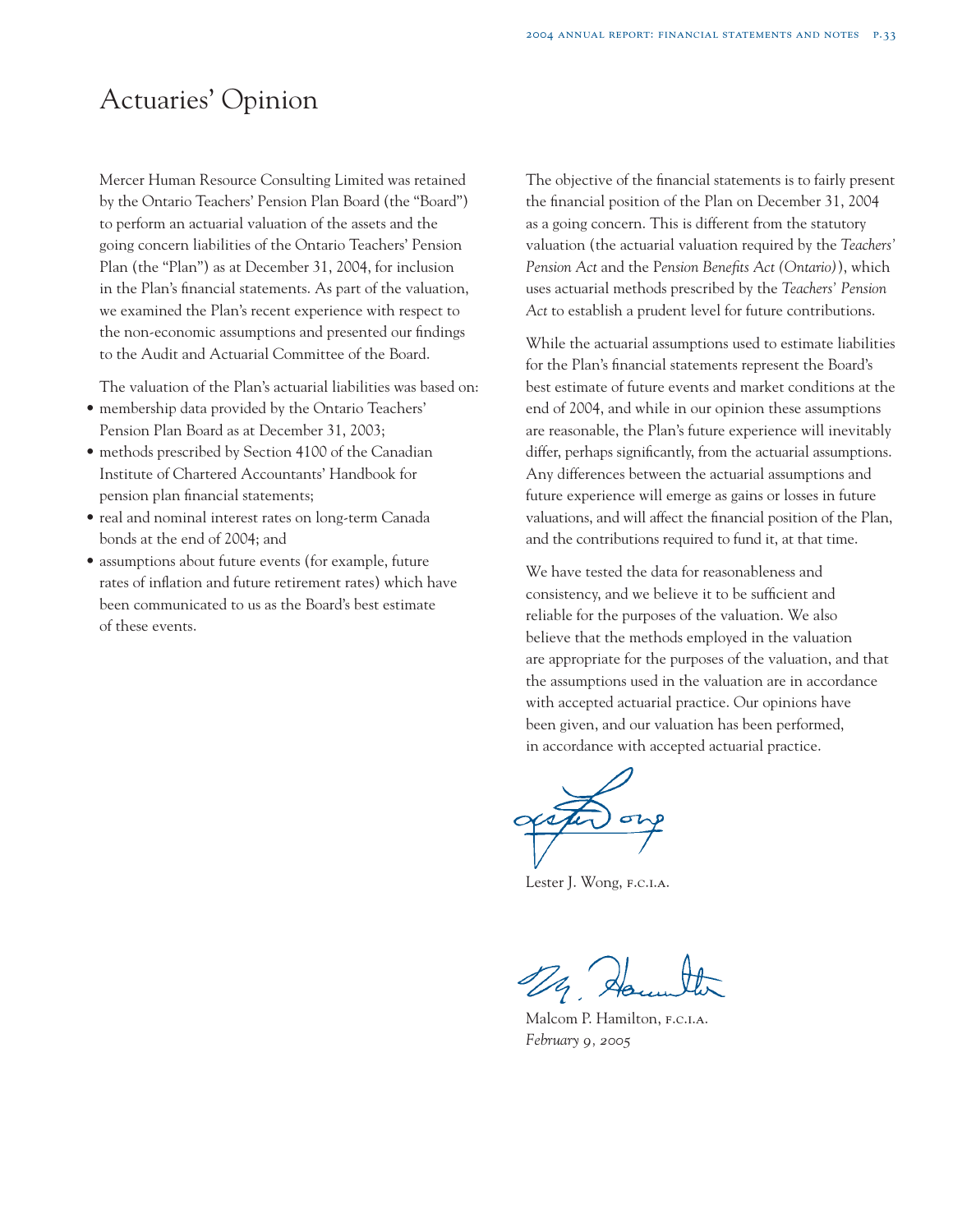# Consolidated Statement of Net Assets Available for Benefits and Accrued Pension Benefits and Deficit

| as at December $31$ , 2004 (\$ millions)             | 2004      | 2003     |
|------------------------------------------------------|-----------|----------|
| NET ASSETS AVAILABLE FOR BENEFITS                    |           |          |
| <b>Assets</b>                                        |           |          |
| Investments (note 2)                                 | \$103,394 | \$85,277 |
| Receivable from the Province of Ontario (note 3)     | 1,423     | 1,360    |
| Receivable from brokers                              | 1,407     | 414      |
| Cash                                                 | 81        | 32       |
| Fixed assets                                         | 8         |          |
|                                                      | 106,313   | 87,090   |
| Liabilities                                          |           |          |
| Investment-related liabilities (note 2)              | 21,675    | 10,846   |
| Due to brokers                                       | 106       | 412      |
| Accounts payable and accrued liabilities             | 206       | 155      |
|                                                      | 21,987    | 11,413   |
| Net assets available for benefits                    | 84,326    | 75,677   |
| Actuarial asset value adjustment (note 4)            | (1, 535)  | 3,480    |
| Actuarial value of net assets available for benefits | \$82,791  | \$79,157 |
| <b>ACCRUED PENSION BENEFITS AND DEFICIT</b>          |           |          |
| Accrued pension benefits (note 5)                    | \$96,728  | \$83,123 |
| Deficit                                              | (13, 937) | (3,966)  |
| Accrued pension benefits and deficit                 | \$82,791  | \$79,157 |
|                                                      |           |          |

On behalf of the Board:<br>
Chair<br>
Tenn C. On ell

*Board Member*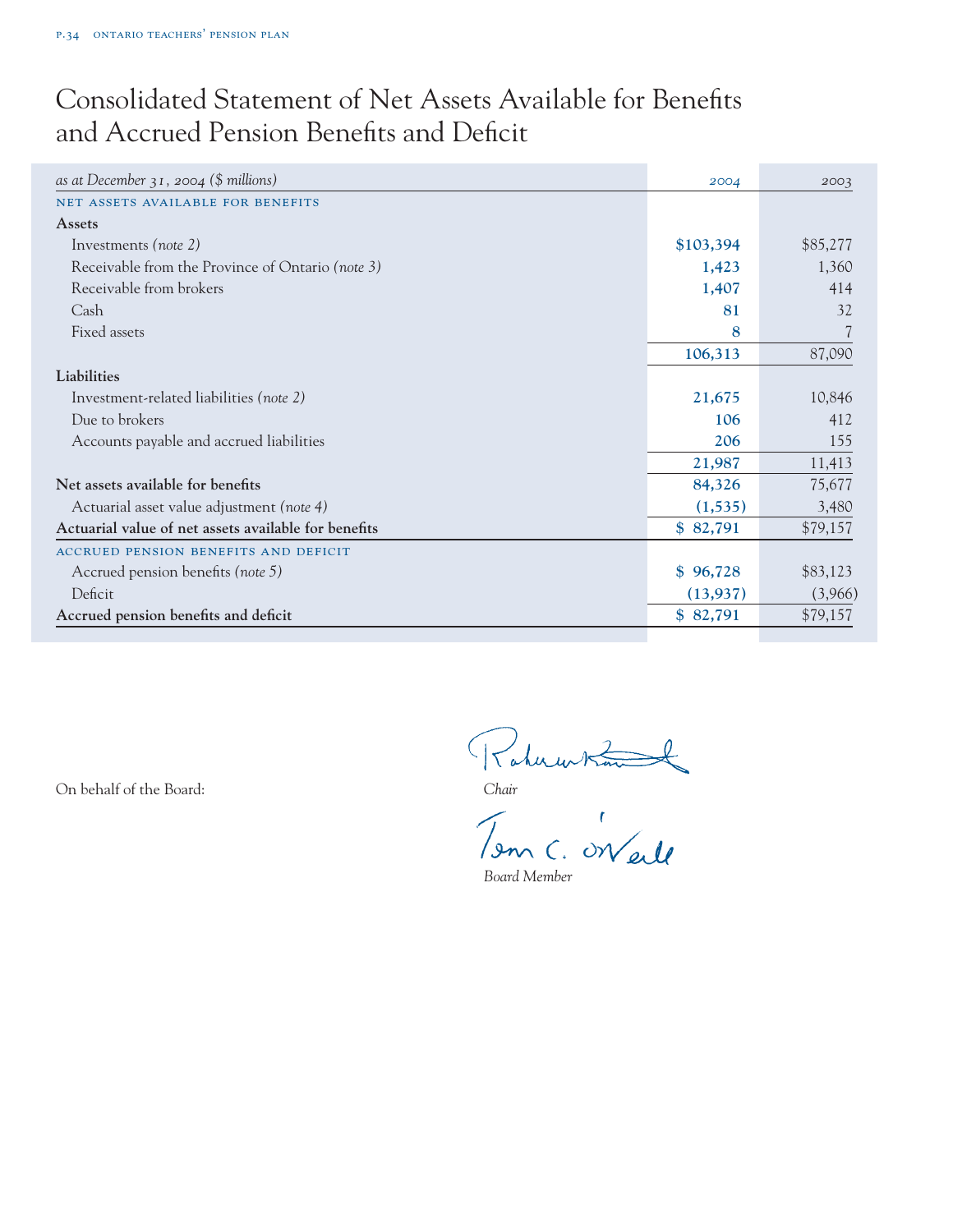# Consolidated Statement of Changes in Net Assets Available for Benefits

| for the year ended December $31$ , 2004 (\$ millions) | 2004     | 2003     |
|-------------------------------------------------------|----------|----------|
| Net assets available for benefits, beginning of year  | \$75,677 | \$66,213 |
| Investment operations                                 |          |          |
| Investment income (note 8)                            | 10,803   | 11,424   |
| Investment expenses (note 13a)                        | (187)    | (162)    |
| Net investment operations                             | 10,616   | 11,262   |
| Member service operations                             |          |          |
| Contributions (note 11)                               | 1,495    | 1,435    |
| Benefits paid (note 12)                               | (3, 428) | (3,199)  |
| Member service expenses (note 13b)                    | (34)     | (34)     |
| Net member service operations                         | (1,967)  | (1,798)  |
| Increase in net assets available for benefits         | 8,649    | 9,464    |
| Net assets available for benefits, end of year        | \$84,326 | \$75,677 |

# Consolidated Statement of Changes in Accrued Pension Benefits

| for the year ended December $31$ , 2004 (\$ millions) | 2004     | 2003     |
|-------------------------------------------------------|----------|----------|
| Accrued pension benefits, beginning of year           | \$83,123 | \$73,665 |
| Increase in accrued pension benefits                  |          |          |
| Interest on accrued pension benefits                  | 4,706    | 4,311    |
| Benefits accrued                                      | 2,299    | 2,001    |
| Changes in actuarial assumptions (note $5a$ )         | 10,132   | 5,560    |
| Experience (gains)/losses (note $5c$ )                | (104)    | 785      |
|                                                       | 17,033   | 12,657   |
| Decrease in accrued pension benefits                  |          |          |
| Benefits paid (note 12)                               | 3,428    | 3,199    |
| Net increase in accrued pension benefits              | 13,605   | 9,458    |
| Accrued pension benefits, end of year                 | \$96,728 | \$83,123 |

# Consolidated Statement of Changes in Deficit

| for the year ended December $31$ , 2004 (\$ millions)            | 2004       | 2003      |
|------------------------------------------------------------------|------------|-----------|
| (Deficit)/surplus, beginning of year                             | \$ (3,966) | \$2,192   |
| Increase in net assets available for benefits                    | 8,649      | 9,464     |
| Change in actuarial asset value adjustment (note 4)              | (5,015)    | (6,164)   |
| Increase in actuarial value of net assets available for benefits | 3,634      | 3,300     |
| Net increase in accrued pension benefits                         | (13,605)   | (9, 458)  |
| Deficit, end of year                                             | \$(13,937) | \$(3,966) |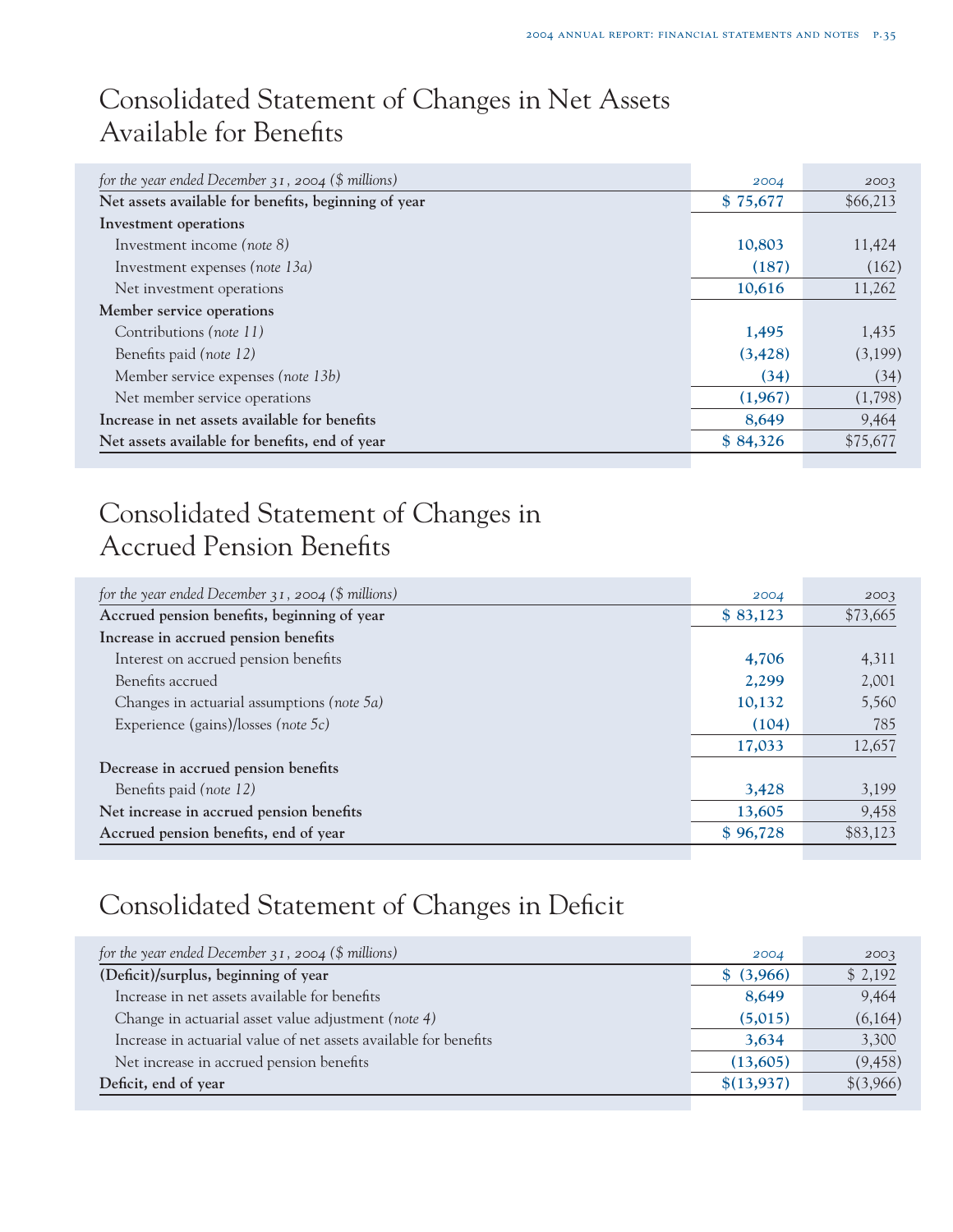# Notes to Consolidated Financial Statements

*for the year ended December 31, 2004*

# Description of Plan

The following description of the Ontario Teachers' Pension Plan (the Plan) is a summary only. For more complete information, reference should be made to the *Teachers' Pension Act (*the TPA*)* as amended.

# **(a) General**

The Plan is governed by the TPA. It is a contributory defined benefit pension plan co-sponsored by the Province of Ontario (the Province) and Plan members, represented by the Ontario Teachers' Federation (the OTF). The terms of the Plan are set out in the Partners' Agreement.

The Plan is registered with the Financial Services Commission of Ontario and under the *Income Tax Act (Canada)* (registration number 0345785) as a Registered Pension Plan which is not subject to income taxes.

The Plan is administered and the investments are managed by the Ontario Teachers' Pension Plan Board (the Board). Under the TPA, the Board is constituted as a corporation without share capital to which the *Corporations Act (Ontario)* does not apply.

#### **(b) Funding**

Plan benefits are funded by contributions and investment earnings. Contributions are made by active members of the Plan and matched by the Province and designated private schools and organizations. The determination of the value of the benefits and required contributions is made on the basis of periodic actuarial valuations.

#### **(c) Retirement Pensions**

A retirement pension is available based on the number of years of credited service, the average of the best five annual salaries and the age of the member at retirement. A member is eligible for a reduced retirement pension from age 55, or age 50 provided the member ceased to be employed in education after June 29, 2001. An unreduced retirement pension is available at age 65 or at any age if the member has 35 years' credit or if the sum of a member's age and qualifying service equals 90, or 85 provided the member ceased to be employed in education after May 31, 1998.

### **(d) Disability Pensions**

A disability pension is available at any age to a disabled member with a minimum of 10 years of qualifying service. The type of disability pension is determined by the extent of the disability.

### **(e) Death Benefits**

Death benefits are available on the death of an active member and may be available on the death of a retired member. The benefit may take the form of a survivor pension, lump sum payment or both.

### **(f) Escalation of Benefits**

Pension benefits are adjusted annually for inflation at 100 percent of the Consumer Price Index, subject to a limit of 8 percent in any one year with any excess carried forward.

### **(g) Retirement Compensation Arrangement**

Restrictions in the *Income Tax Act (Canada)* and its regulations (ITA) on the payment of certain benefits from the registered pension plan for periods of service after 1991 may impact some Plan members. To address affected members, the Retirement Compensation Arrangement (RCA) has been created by agreement between the co-sponsors as a supplementary plan to provide for these benefits. Examples of these benefits include: (1) members of the Plan who retired with average earnings above \$100,460 (CPP-exempt members \$91,667) in 2004 and \$94,765 (CPP-exempt members \$86,111) in 2003; and (2) members whose pensions would require a larger reduction for early retirement to comply with the ITA limitations than the Plan would impose. Because the RCA is a separate trust, the net assets available for benefits and accrued benefits and deficit of the RCA are not included in these consolidated financial statements.

# 1. Summary of Significant Accounting Policies **(a) Basis of Presentation**

These consolidated financial statements are prepared in accordance with Canadian generally accepted accounting principles.

The financial statements of wholly owned subsidiary companies are consolidated as part of the Plan's financial statements. The Plan's consolidated financial statements include its proportionate share of the fair value of assets, liabilities and operations of investments in significant joint ventures.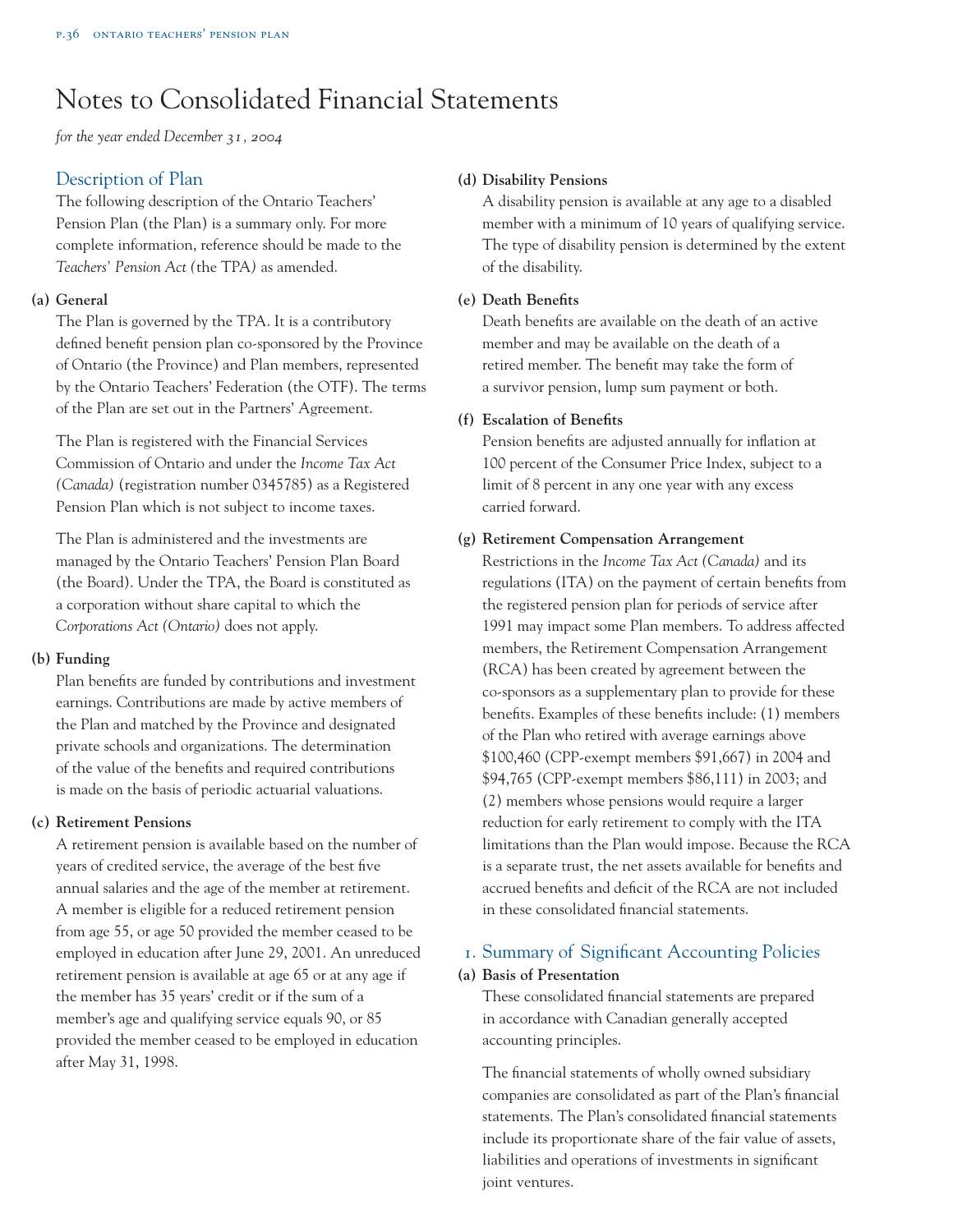Intercompany transactions and balances are eliminated in preparing these consolidated financial statements.

Certain comparative figures have been reclassified to conform with the current year's presentation.

### **(b) Investments**

#### *Valuation of Investments*

Investments and investment-related receivables and liabilities are stated at fair value. Fair value is an estimate of the amount of consideration that would be agreed upon in an arm's length transaction between knowledgeable, willing parties who are under no compulsion to act.

Fair values of investments are determined as follows:

- a. Short-term money-market securities are valued using either market quoted prices or discounted cash flows based on current market yields, when market quoted prices are unavailable.
- b. Bonds are valued on the basis of market quotes. Where quoted prices are not available, estimated values are calculated using discounted cash flows based on current market yields and comparable securities, as appropriate.
- c. Public equities are valued at quoted market prices.<sup>1</sup>
- d. Real estate, private equities, infrastructure and timber are valued based on estimated fair values determined using appropriate valuation techniques and management's and/or appraiser's best estimates.
- e. All derivative financial instruments are recorded at fair value using market prices. Where quoted market values are not readily available, appropriate valuation techniques are used to determine fair value.

#### *Trade-Date Reporting*

Purchases and sales of investments and derivative contracts are recorded as of the trade date (the date upon which the substantial risks and rewards have been transferred).

# *Investment Income*

Dividend income is recognized based on the ex-dividend date, and interest income and real estate income are recognized on the accrual basis as earned. Investment income also includes gains and losses both realized and unrealized. Since real estate income is determined on a fair value basis, a charge for depreciation and amortization is excluded.

### **(c) Foreign Currency Translation**

Assets and liabilities denominated in foreign currencies are translated into Canadian dollars at the exchange rates prevailing on the year-end date. Income and expenses are translated into Canadian dollars at the exchange rates prevailing on the dates of the transactions. The realized and unrealized gains and losses arising from these translations are included within net realized and unrealized gains on investments in investment income.

#### **(d) Accrued Pension Benefits**

The value of accrued pension benefits and changes therein during the year are based on an actuarial valuation prepared by an independent firm of actuaries. The valuation is made as at the start of the year and then extrapolated to year end. It uses the projected benefit method pro-rated on service and management's best estimate, as at the valuation date, of various economic and non-economic assumptions.

#### **(e) Contributions**

Contributions from the members and the Province are recorded on an accrual basis. Cash received from members for credited service and from other pension plans for transfers are recorded when received.

## **(f) Benefits**

Benefits payments to members and others, commuted value payments and refunds to former members and transfer payments to other plans are recorded in the period in which they are paid. Any benefit payment accruals not paid are reflected in accrued pension benefits.

#### **(g) Use of Estimates**

In preparing these consolidated financial statements, management uses estimates and assumptions that primarily affect the reported values of assets and liabilities, and related income and expenses. Significant estimates are used primarily in the determination of accrued pension benefits and the fair value of investments and investmentrelated receivables and liabilities. *Note 5* explains how estimates are used in determining accrued pension benefits and *Note 1b* explains how estimates are used to derive the fair value of investments and investment-related receivables and liabilities.

#### 2. Investments

The Plan invests directly or through derivatives in fixed income, equities and inflation-sensitive investments in accordance with its policy of asset diversification.

*<sup>1</sup> In the event a security halts trading for an unspecified period of time, management will estimate the fair value based on discussions with external parties and independent research.*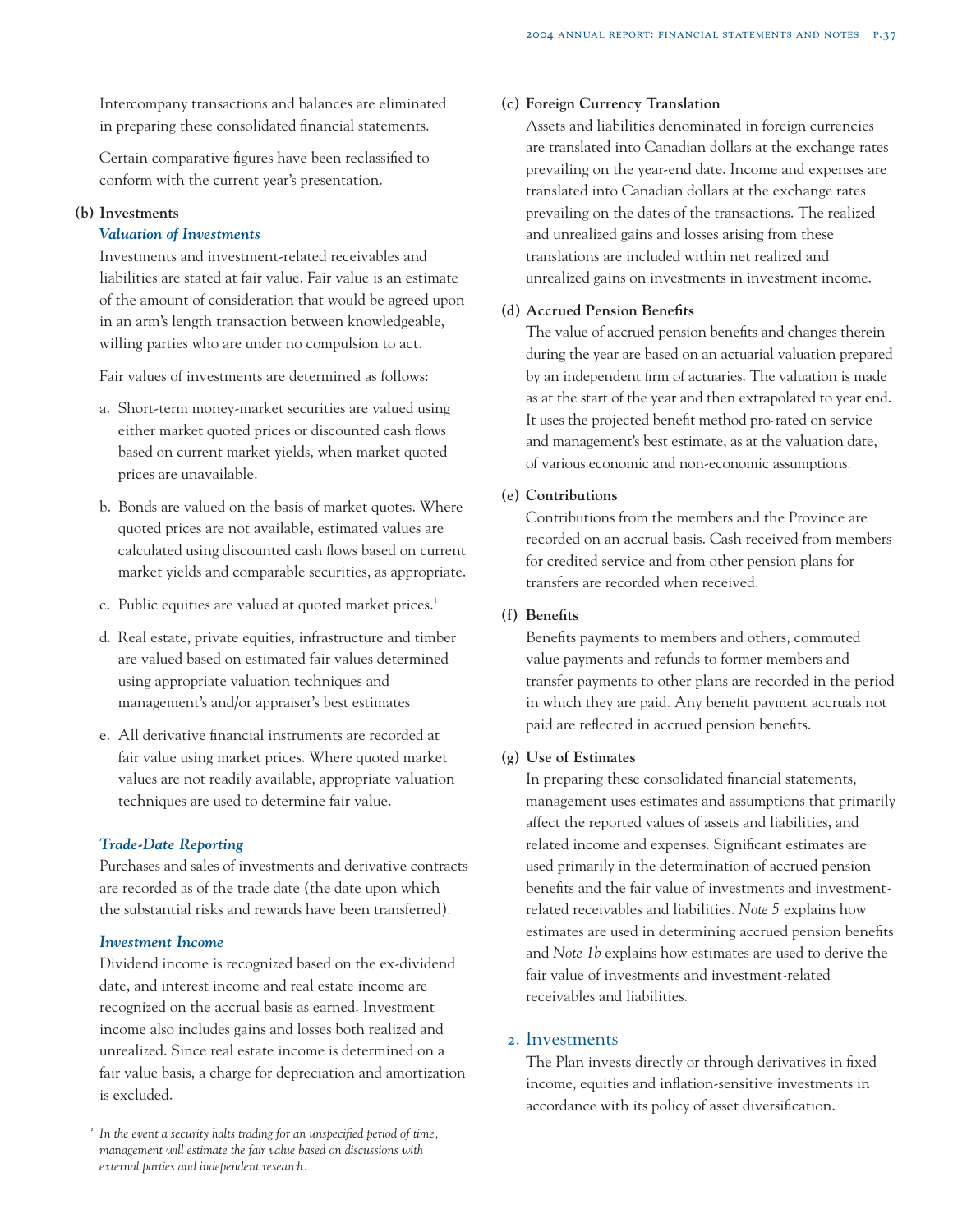## **(a) Investments1 before Allocating the Effect of Derivative Contracts**

The schedule below summarizes the Plan's investments and investment-related receivables and liabilities, including net accrued interest and dividends of \$379 million (2003 – \$441 million), before allocating the effect of derivative contracts, as at December 31:

| (\$ millions)                                   |            | 2004                   |            | 2003     |
|-------------------------------------------------|------------|------------------------|------------|----------|
|                                                 | Fair Value | Cost                   | Fair Value | Cost     |
| <b>Fixed income</b>                             |            |                        |            |          |
| Debentures                                      | \$11,361   | 9,178<br>$\mathbf{\$}$ | \$12,608   | \$9,963  |
| Bonds                                           | 16,555     | 16,500                 | 14,053     | 14,028   |
| Money-market securities                         | 6,240      | 6,231                  | 5,212      | 5,202    |
| Alternative investments <sup>2</sup>            | 4,768      | 4,340                  | 4,029      | 3,518    |
|                                                 | 38,924     | 36,249                 | 35,902     | 32,711   |
| Equity                                          |            |                        |            |          |
| Publicly traded                                 |            |                        |            |          |
| Canadian                                        | 12,788     | 8,101                  | 10,700     | 7,537    |
| <b>United States</b>                            | 3,306      | 3,237                  | 3,586      | 3,492    |
| Non-North American                              | 6,502      | 5,764                  | 5,594      | 5,351    |
| Non-publicly traded                             |            |                        |            |          |
| Canadian (note 6)                               | 2,395      | 2,398                  | 2,204      | 2,104    |
| <b>United States</b>                            | 1,183      | 1,515                  | 1,122      | 1,366    |
| Non-North American                              | 935        | 1,079                  | 1,319      | 1,243    |
|                                                 | 27,109     | 22,094                 | 24,525     | 21,093   |
| Inflation-sensitive investments                 |            |                        |            |          |
| Real estate (note 7)                            | 11,362     | 9,922                  | 10,397     | 9,734    |
| Real-rate products                              |            |                        |            |          |
| Canadian                                        | 8,515      | 6,178                  | 6,498      | 5,035    |
| <b>United States</b>                            | 2,752      | 2,600                  | 771        | 649      |
| Infrastructure and timber                       | 3,277      | 2,953                  | 2,222      | 2,085    |
|                                                 | 25,906     | 21,653                 | 19,888     | 17,503   |
|                                                 | 91,939     | 79,996                 | 80,315     | 71,307   |
| Investment-related receivables                  |            |                        |            |          |
| Securities purchased under agreements to resell | 8,594      | 8,601                  | 1,740      | 1,742    |
| Cash collateral deposited under securities      |            |                        |            |          |
| borrowing arrangements                          | 13         | 13                     |            |          |
| Derivative-related, net                         | 2,848      | 960                    | 3,222      | 565      |
|                                                 | 11,455     | 9,574                  | 4,962      | 2,307    |
| Investments                                     | 103,394    | 89,570                 | 85,277     | 73,614   |
| Investment-related liabilities                  |            |                        |            |          |
| Securities sold under agreements to repurchase  | (10, 439)  | (10, 449)              | (2,211)    | (2,214)  |
| Securities sold but not yet purchased           |            |                        |            |          |
| Fixed income                                    | (4, 567)   | (4, 550)               | (1,520)    | (1, 532) |
| Equities                                        | (13)       | (13)                   |            |          |
| Significant joint ventures (note 6)             | (772)      | (798)                  | (815)      | (815)    |
| Real estate (note 7)                            | (4,165)    | (3,852)                | (4,202)    | (3,926)  |
| Derivative-related, net                         | (1, 719)   | (740)                  | (2,098)    | (1,061)  |
|                                                 | (21, 675)  | (20, 402)              | (10, 846)  | (9, 548) |
| Net investments (note 2c)                       | \$81,719   | \$69,168               | \$74,431   | \$64,066 |
|                                                 |            |                        |            |          |

*<sup>1</sup> For additional details, refer to the schedule of Investments over \$50 Million on page 52.*

*<sup>2</sup> Comprised of hedge funds and managed futures accounts.*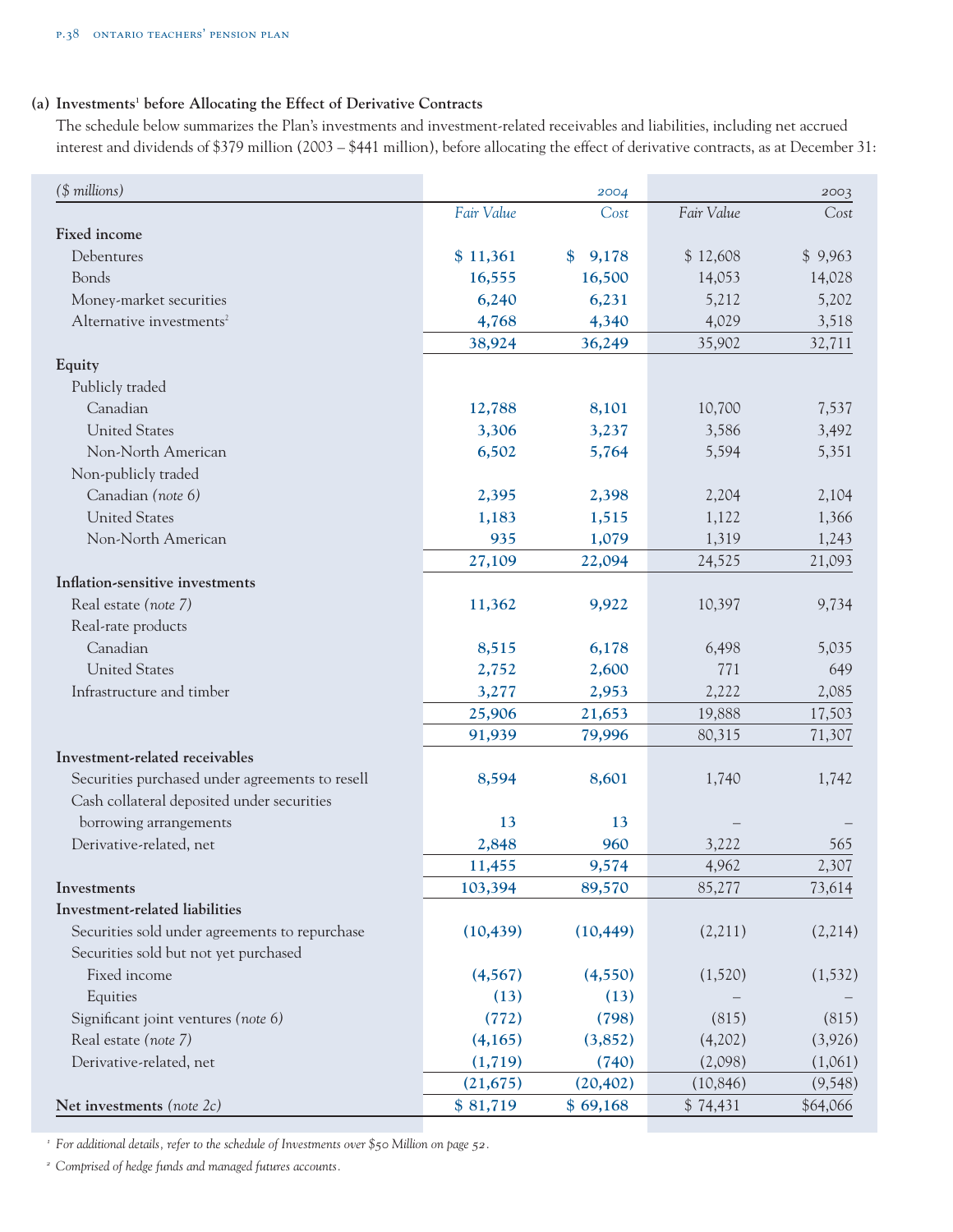#### **(b) Derivative Contracts**

Derivative contracts are financial contracts, the value of which is derived from the value of underlying assets, commodities, indices, interest rates or currency rates. Derivative contracts are transacted either in the over-the-counter (OTC) market or on regulated exchanges.

Notional amounts of derivative contracts represent the contractual amount to which a rate or price is applied for computing the cash to be paid or received. Notional amounts are the basis upon which the returns from, and the fair value of, the contracts are determined.

The following schedule summarizes the notional amounts and fair value of the Plan's derivative contracts held as at December 31:

| (\$ millions)                            |          | 2004                 |          | 2003           |
|------------------------------------------|----------|----------------------|----------|----------------|
|                                          | Notional | Fair Value           | Notional | Fair Value     |
| <b>Equity and Commodity Derivatives</b>  |          |                      |          |                |
| Swaps                                    | \$20,746 | $\frac{1}{2}$<br>633 | \$20,993 | \$1,514        |
| Futures                                  | 3,894    | 1                    | 5,870    | (50)           |
| Options:<br>Listed – purchased           | 63       | 1                    | 63       |                |
| - written                                | 59       |                      | 102      | (1)            |
| OTC - purchased                          | 594      | $\overline{4}$       | 1,883    | 41             |
| - written                                | 846      | (14)                 | 2,129    | (46)           |
|                                          |          | 625                  |          | 1,458          |
| <b>Interest Rate Derivatives</b>         |          |                      |          |                |
| Swaps                                    | 35,131   | (332)                | 32,694   | (182)          |
| Futures                                  | 58,583   | (10)                 | 35,663   | (9)            |
| Options:<br>Listed - purchased           | 3,637    | $\overline{2}$       | 5,302    | $\overline{4}$ |
| - written                                | 1,802    | (3)                  | 2,461    | (5)            |
| $\text{OTC}$ – purchased                 | 13,920   | 133                  | 11,077   | 132            |
| - written                                | 13,627   | (122)                | 11,500   | (106)          |
|                                          |          | (332)                |          | (166)          |
| <b>Currency Derivatives</b>              |          |                      |          |                |
| Swaps                                    | 666      | 102                  | 529      | 53             |
| Forwards <sup>1</sup>                    | 52,913   | 417                  | 36,692   | 259            |
| Futures                                  | 62       |                      |          |                |
| Options:<br>$OTC$ – purchased            | 14,478   | 187                  | 4,234    | 59             |
| - written                                | 2,096    | (24)                 | 568      | (18)           |
|                                          |          | 682                  |          | 353            |
| <b>Credit Derivatives</b>                |          |                      |          |                |
| Credit default swaps - purchased         | 494      | 145                  | 380      | 85             |
| - written                                | 306      | (1)                  | 403      | 1              |
| Total return swaps                       | 564      | (2)                  | 583      | (5)            |
|                                          |          | 142                  |          | 81             |
| <b>Other Derivatives</b>                 |          |                      |          |                |
| Volatility/variance swaps                | 3,690    | 13                   | 951      | $\mathfrak{Z}$ |
| Dividend swaps                           | 124      | 37                   | 107      | 19             |
|                                          |          | 50                   |          | 22             |
|                                          |          | 1,167                |          | 1,748          |
| Less: Net cash collateral received under |          |                      |          |                |
| derivative contracts                     |          | (38)                 |          | (624)          |
| Net fair value of derivative contracts   |          | \$1,129              |          | \$1,124        |

<sup>1</sup> Excludes currency forwards related to Real Estate assets as disclosed in Note 7.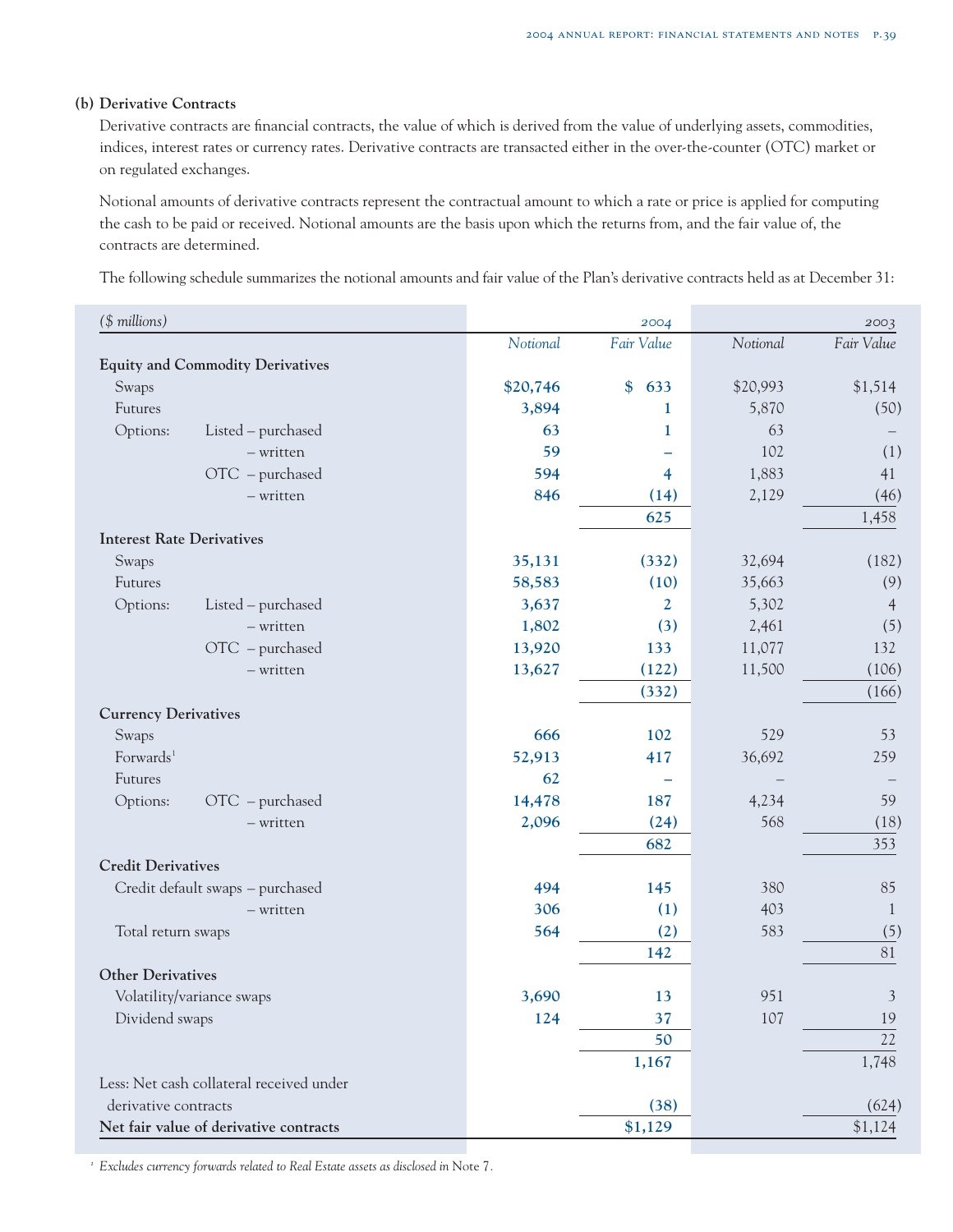# **(b) Derivative Contracts (continued)**

The net fair value of derivative contracts as at December 31 on the previous page is represented by:

| $($$ millions)                                      | 2004    | 2003    |
|-----------------------------------------------------|---------|---------|
| Derivative-related receivables                      | \$2,988 | \$3,941 |
| Cash collateral paid under derivative contracts     | 302     | 157     |
| Derivative-related liabilities                      | (1,821) | (2,193) |
| Cash collateral received under derivative contracts | (340)   | (781)   |
|                                                     | \$1,129 | \$1,124 |
|                                                     |         |         |

The derivative contracts on the previous page mature within one year except for the following, which have a weighted average maturity (in years) as follows:

|                | 2004     |                | 2003     |
|----------------|----------|----------------|----------|
|                | Weighted |                | Weighted |
|                | Average  |                | Average  |
| Notional       | Maturity | Notional       | Maturity |
| $($$ millions) | (years)  | $($$ millions) | (years)  |
|                |          |                |          |
| \$1,878        | 2.6      | \$3,260        | 2.6      |
|                |          |                |          |
| 33,056         | 5.0      | 30,064         | 7.3      |
| 10,478         | 3.6      | 5,900          | 3.8      |
|                |          |                |          |
| 569            | 4.0      | 530            | 4.2      |
| 541            | 1.0      | 681            | 1.1      |
|                |          |                |          |
| 693            | 4.2      | 630            | 3.9      |
| 549            | 5.2      | 572            | 4.6      |
|                |          |                |          |
| 54             | 2.5      | 220            | 2.3      |
| 1              | 2.8      | 80             | 3.3      |
|                |          |                |          |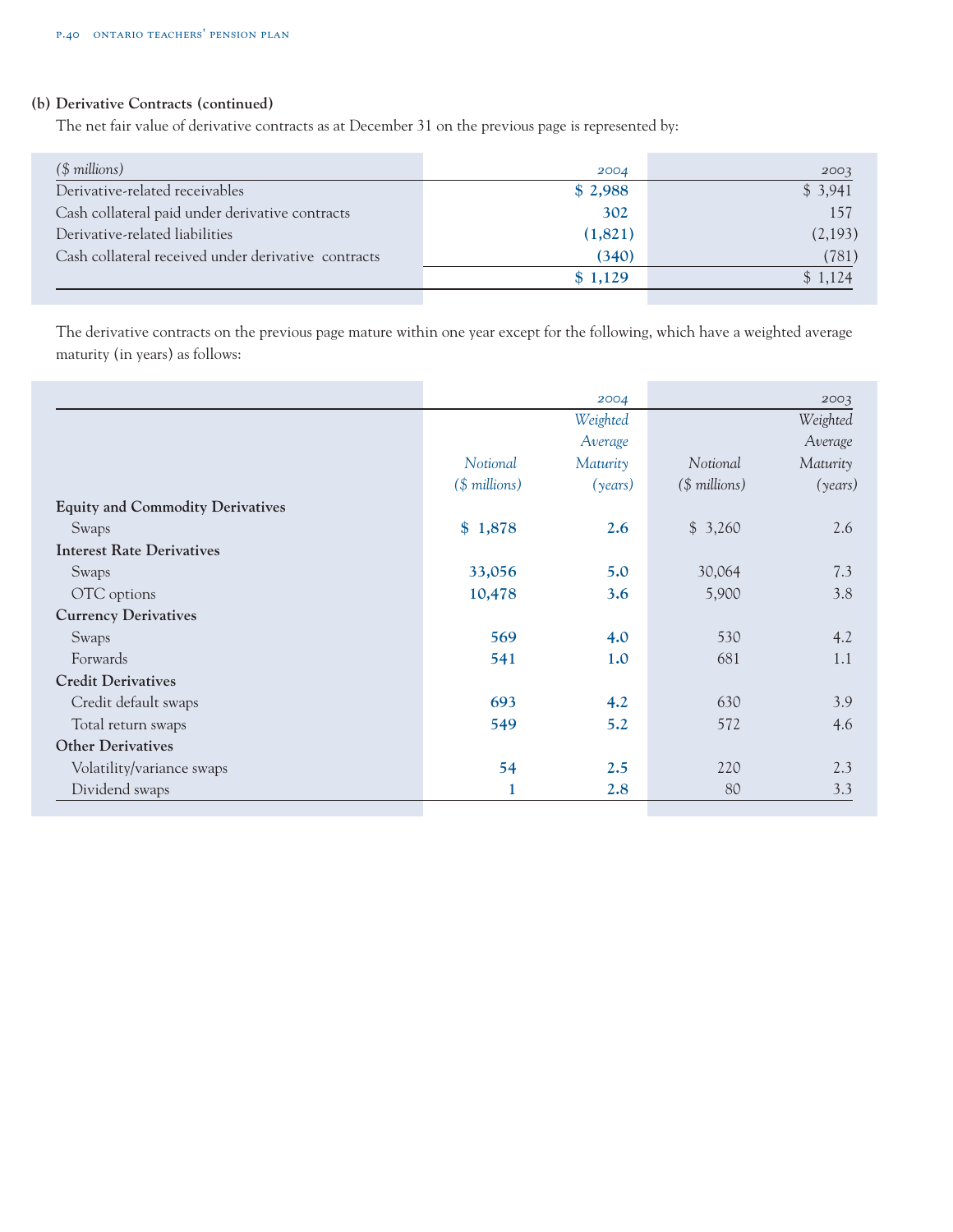#### **(c) Investment Asset Mix**

The Plan has a policy asset mix of approximately 45% equities, 23% fixed income and 32% inflation-sensitive investments at December 31, 2004. At December 31, 2003, the Plan's policy asset mix was approximately 50% equities, 20% fixed income and 30% inflation-sensitive investments.

Direct investments, derivative contracts, and investment-related receivables and liabilities are classified by asset-mix category based on the intent of the investment strategies of the underlying portfolios of the Plan. The Plan's net investments as at December 31 are summarized below:

|                                         |                      | 2004      |                | 2003           |
|-----------------------------------------|----------------------|-----------|----------------|----------------|
|                                         | <b>Effective Net</b> |           | Effective Net  |                |
|                                         | Investments          |           | Investments    |                |
|                                         | at Fair Value        | Asset Mix | at Fair Value  | Asset Mix      |
|                                         | $($$ millions)       | $\%$      | $($$ millions) | $\%$           |
| Equity                                  |                      |           |                |                |
| Canadian                                | \$16,797             | 21%       | \$15,193       | 20%            |
| <b>United States</b>                    | 7,746                | 9         | 6,752          | 9              |
| Non-North American                      | 15,341               | 19        | 12,386         | 17             |
|                                         | 39,884               | 49        | 34,331         | 46             |
| Fixed income                            |                      |           |                |                |
| Bonds                                   | 8,301                | 10        | 10,303         | 14             |
| Alternative investments                 | 4,481                | 5.        | 4,088          | 5              |
| Absolute return strategies              | 6,705                | 8         | 6,599          | 9              |
| Money market                            | (1,875)              | (2)       | 2,056          | $\mathfrak{Z}$ |
| Debt on real estate properties (note 7) | (3,706)              | (4)       | (3,670)        | (5)            |
|                                         | 13,906               | 17        | 19,376         | 26             |
| Inflation-sensitive                     |                      |           |                |                |
| Real estate, net (note 7)               | 10,903               | 13        | 9,865          | 13             |
| Real-rate products                      | 11,902               | 14        | 7,069          | 9              |
| Infrastructure and timber               | 2,994                | 4         | 1,900          | 3              |
| Commodities                             | 2,130                | 3         | 1,890          | $\mathfrak{Z}$ |
|                                         | 27,929               | 34        | 20,724         | 28             |
| Total net investments                   | \$81,719             | 100%      | \$74,431       | 100%           |

#### **(d) Interest Rate Risk**

Interest rate risk refers to the effect on the market value of the Plan's assets and liabilities due to fluctuations in interest rates. The value of the Plan's assets is affected by short-term changes in nominal and real interest rates. Pension liabilities are exposed to fluctuations in long-term interest rates as well as expectations for salary escalation.

As at December 31, 2004, holding the inflation and salary escalation assumptions constant, a 1% decrease in the assumed long-term real rates of return would result in an increase in the pension liabilities of approximately 16% (2003 – 15%).

After giving effect to the derivative contracts and investment-related receivables and liabilities discussed in *Note 2b*, a 1% increase in nominal interest rates would result in a decline in the value of the fixed income securities of 6.5% (2003 – 6.2%). Similarly, a 1% increase in real interest rates would result in a decline in the value of the real-rate products of 17% (2003 – 16%).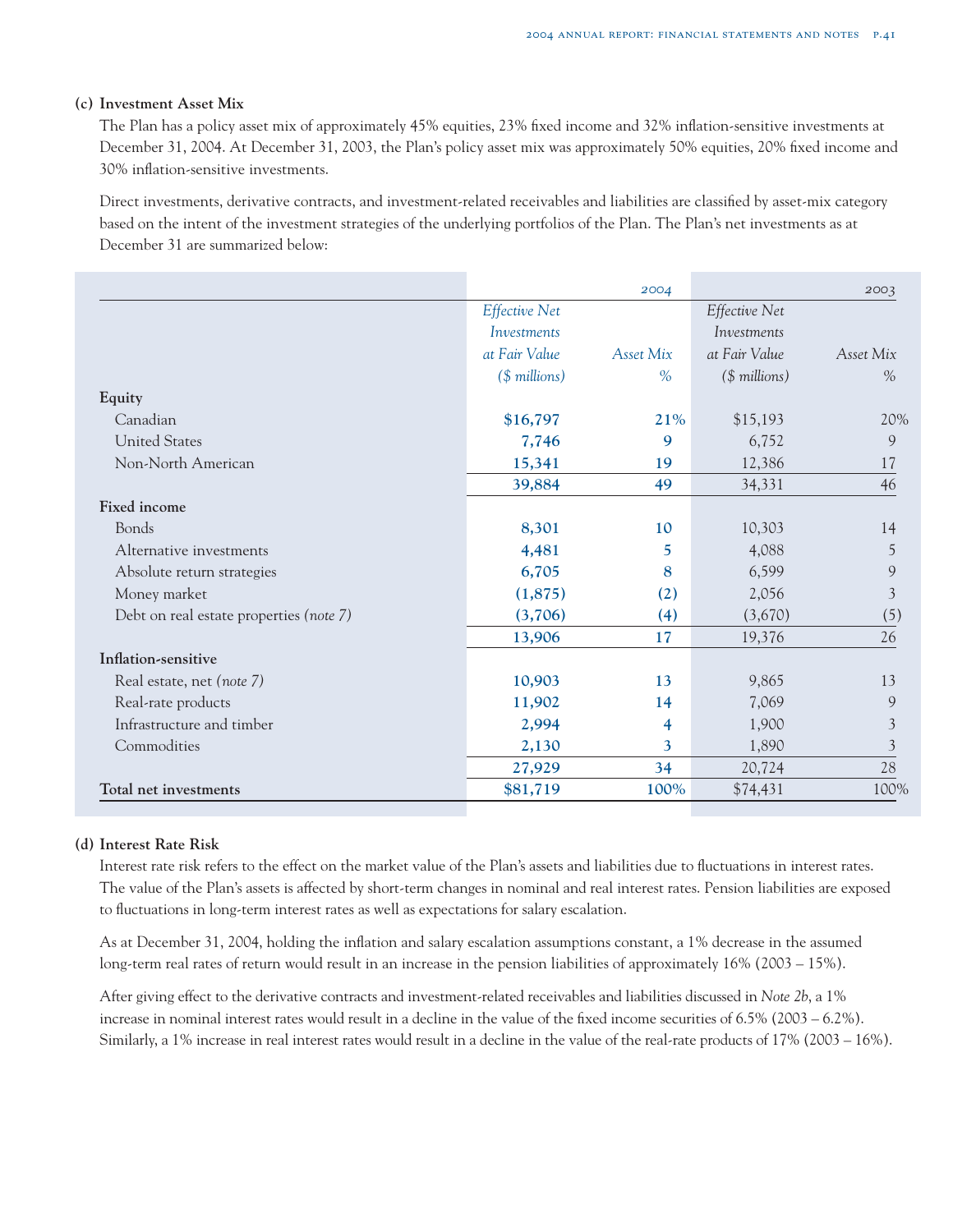#### **(e) Credit Risk**

The Plan is exposed to the risk that a counterparty defaults or becomes insolvent (credit risk).

As at December 31, 2004, the Plan's most significant concentration of credit risk is with the Government of Canada and the Province of Ontario. This concentration relates primarily to the holding of \$14.7 billion of Government of Canada issued securities, \$11.4 billion of non-marketable Province of Ontario Debentures, \$0.1 billion in Province of Ontario bonds, a receivable from the Province of Ontario of \$1.4 billion (see *Note 3*), and future provincial funding requirements of the Plan.

The Plan limits derivative contract credit risk by dealing principally with counterparties that have a credit rating of A or higher, and by utilizing an internal credit-limit monitoring process, as well as through the use of credit mitigation techniques such as master-netting arrangements (which provide for certain rights of offset) and obtaining collateral where appropriate.

#### **(f) Foreign Currency Risk**

Foreign currency exposure arises from the Plan's holdings of foreign currency-denominated investments and related derivative contracts. Fluctuations in the relative value of the Canadian dollar against foreign currencies can result in a positive or negative effect on the fair value of investments.

As at December 31, the Plan had investments exposed to foreign currency. In Canadian dollars this exposure is as follows:

| 2004         | 2003         |
|--------------|--------------|
| Net Exposure | Net Exposure |
| \$3,938      | \$2,267      |
| 3,176        | 3,726        |
| 2,574        | 5,146        |
| 1,999        | 1,641        |
| 724          | 1,069        |
| 634          | 432          |
| 450          | 156          |
| 421          | 293          |
| 333          | 186          |
| 2,365        | 1,732        |
| \$16,614     | \$16,648     |
|              |              |

# **(g) Securities Lending**

The Plan lends securities as a means of generating incremental income or supporting other investment strategies. As at December 31, 2004, the Plan's investments included loaned securities with a fair value of \$4,809 million (2003 – \$6,108 million). The fair value of securities collateral received in respect of these loans was \$4,677 million (2003 – \$6,015 million).

#### **(h) Securities Collateral**

Securities with a fair value of \$544 million (2003 – \$775 million) have been deposited or pledged with various financial institutions as collateral or margin. Securities with a fair value of \$12 million (2003 – \$12 million) have been received from various financial institutions as collateral.

## 3. Receivable from the Province of Ontario

The receivable from the Province consists of required matching contributions and interest thereon.

| $($$ millions)              | 2004    | 2003    |
|-----------------------------|---------|---------|
| Contributions receivable    | \$1,370 | \$1,303 |
| Accrued interest receivable | 53      | 57      |
|                             | \$1,423 | \$1,360 |

The receivable as at December 31, 2004 from the Province consists of \$708 million, which was received in January 2005, and \$715 million to be received with interest in 2006. The receivable as at December 31, 2003 from the Province consists of \$683 million, which was received in January 2004 and an initial estimate of \$677 million to be received in January 2005.

# 4. Actuarial Asset Value Adjustment

The actuarial value of net assets available for benefits is determined by reference to market rates consistent with assumptions underlying the valuation of accrued pension benefits. The adjustment represents accumulated deferred net gains, being the unamortized difference between the actual, and management's best estimate of, return on the Plan's equity investments (including real estate, commodities, alternative investments, infrastructure, and timber). Annual returns that are in excess of (gains) or below (losses) management's best estimate of returns are amortized over five years. The change in actuarial asset value adjustment for the year was \$(5,015) million  $(2003 - *(6,164)$  million).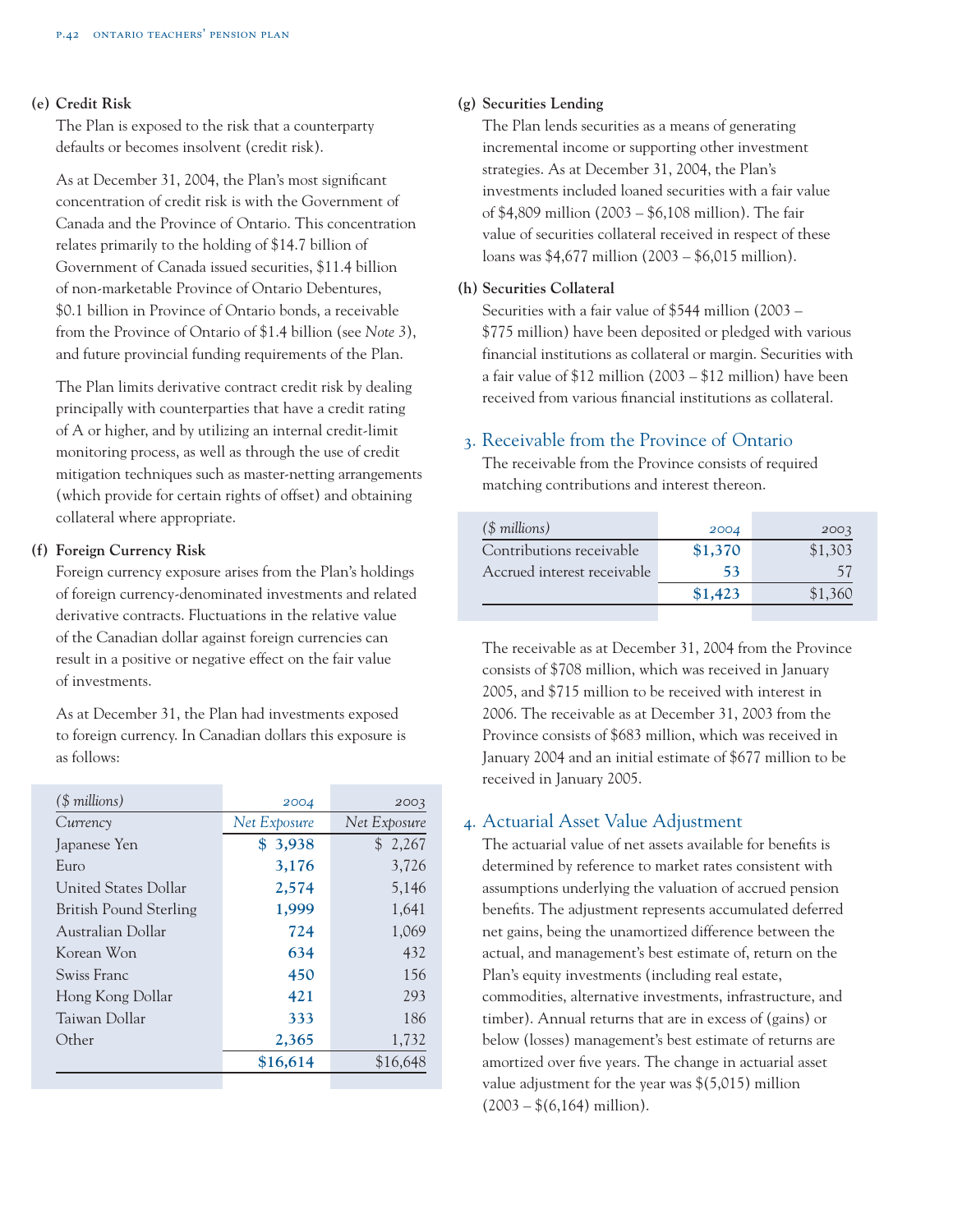Fixed income securities are valued at fair value on a basis consistent with the discount rate used to value the Plan's accrued pension benefits, and therefore do not give rise to the need for an adjustment to net assets.

|                | Unamortized<br>(Gains)/Losses |                                     | Unamortized (Gains)/Losses<br>to Be Recognized In |           |                         | Unamortized<br>(Gains)/Losses |
|----------------|-------------------------------|-------------------------------------|---------------------------------------------------|-----------|-------------------------|-------------------------------|
| $($$ millions) | 2004                          | 2005                                | 2006                                              | 2007      | 2008                    | 2003                          |
| 2000           | ж<br>-                        | $\mathfrak{L}$<br>$\qquad \qquad -$ | $\qquad \qquad -$                                 | \$        | .D<br>$\qquad \qquad -$ | 224<br>$\mathfrak{F}$         |
| 2001           | 1,311                         | 1,311                               |                                                   |           |                         | 2,622                         |
| 2002           | 3,303                         | 1,651                               | 1,652                                             |           |                         | 4,954                         |
| 2003           | (3,240)                       | (1,080)                             | (1,080)                                           | (1,080)   |                         | (4,320)                       |
| 2004           | (2,909)                       | (727)                               | (728)                                             | (727)     | (727)                   |                               |
|                | \$(1,535)                     | \$1,155                             | (156)                                             | \$(1,807) | \$(727)                 | \$3,480                       |

The following schedule summarizes the composition of the actuarial asset value adjustment as at December 31:

## 5. Accrued Pension Benefits

#### **(a) Actuarial Assumptions**

The actuarial assumptions used in determining the value of accrued pension benefits of \$96,728 million (2003 – \$83,123 million), reflect management's best estimate of future economic events and involve both economic and non-economic assumptions. The non-economic assumptions include considerations such as mortality as well as withdrawal and retirement rates. The primary economic assumptions include the discount rate, salary escalation rate and the inflation rate. The discount rate is based on the market rate, as at the valuation date, of longterm Government of Canada Real-Return Bonds which have characteristics similar to the Plan's liabilities. The inflation rate is the difference between the yield on Government of Canada long-term nominal bonds and Government of Canada real-return bonds. The salary escalation rate incorporates the inflation rate assumption and long-term expectation of growth in real wages. A summary of the primary economic assumptions, as at December 31, is as follows:

|                        | 2004     | 2003     |
|------------------------|----------|----------|
| Discount rate          | 5.35%    | 5.70%    |
| Salary escalation rate | 3.75%    | 3.35%    |
| Inflation rate         | 2.75%    | $2.35\%$ |
| Real rate              | $2.60\%$ | 3.35%    |
|                        |          |          |

The primary economic assumptions were changed as a result of changes in capital markets during 2004. These changes resulted in a net increase in the value of accrued pension benefits of \$9,952 million (2003 – \$5,525 million increase). In addition, changes in non-economic assumptions increased the value of accrued pension benefits by \$180 million (2003 – \$35 million) resulting in a net increase in the value of accrued pension benefits of \$10,132 million (2003 – \$5,560 million).

#### **(b) Plan Provisions**

No material amendments were made to the Plan in 2004 or in 2003.

#### **(c) Experience Gains and Losses**

Experience gains of \$104 million (2003 – \$785 million loss) arose from differences between the actuarial assumptions and actual results.

# 6. Investments in Significant Joint Ventures

The Plan's proportionate share of the fair value of assets and liabilities in significant joint ventures at December 31, 2004 is \$1,520 million (2003 – \$1,647 million) and \$772 million (2003 – \$815 million) respectively.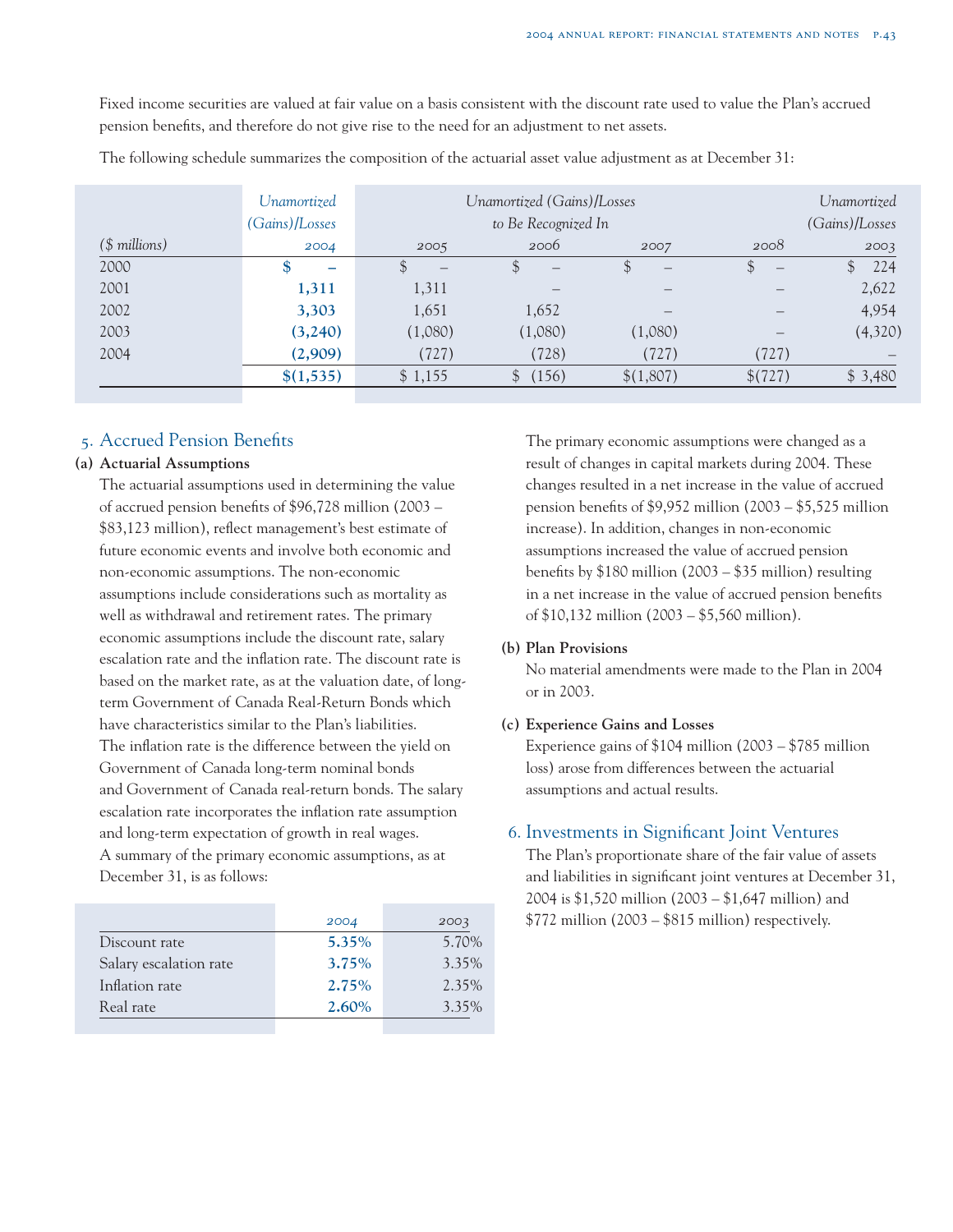# 7. Investment in Real Estate

#### **(a) Investment in Real Estate**

The Plan's investment in real estate, which is comprised of real estate-related investments that are either owned or managed on behalf of the Plan by The Cadillac Fairview Corporation Limited, a wholly owned subsidiary, as at December 31 is as follows:

| $($$ millions)                 |            | 2004    |            | 2003    |
|--------------------------------|------------|---------|------------|---------|
|                                | Fair Value | Cost    | Fair Value | Cost    |
| $\text{Assets}^1$              |            |         |            |         |
| Real estate properties         | \$10,695   | \$9,183 | \$10,002   | \$9,316 |
| Investments                    | 553        | 585     | 246        | 265     |
| Other assets                   | 114        | 154     | 149        | 153     |
| Total assets                   | 11,362     | 9,922   | 10,397     | 9,734   |
| Liabilities <sup>2</sup>       |            |         |            |         |
| Debt on real estate properties | 3,706      | 3,512   | 3,670      | 3,503   |
| Other liabilities              | 459        | 340     | 532        | 423     |
| Total liabilities              | 4,165      | 3,852   | 4,202      | 3,926   |
| Net investment in real estate  | \$7,197    | \$6,070 | \$6,195    | \$5,808 |

# **(b) Real Estate Income**

The Plan's real estate income for the year ended December 31 is as follows:

| $($$ millions)                                                              | 2004    | 2003    |
|-----------------------------------------------------------------------------|---------|---------|
| Revenue                                                                     |         |         |
| Rental                                                                      | \$1,456 | \$1,522 |
| Investment                                                                  | (5)     | 17      |
|                                                                             | 1,451   | 1,539   |
| Expenses <sup>3</sup>                                                       |         |         |
| Property operating                                                          | 675     | 699     |
| General and administrative                                                  | 55      | 20      |
| Other                                                                       | 11      | 18      |
|                                                                             | 741     | 737     |
| Operating income (note 8)                                                   | 710     | 802     |
| Interest expense (note 8)                                                   | (237)   | (242)   |
|                                                                             | 473     | 560     |
| Net investment gain on real estate assets <sup>4,6</sup>                    | 926     | 285     |
| Net investment gain/(loss) on debt on real estate properties <sup>5,6</sup> | (26)    | 162     |
| Net real estate income                                                      | \$1,373 | \$1,007 |
|                                                                             |         |         |

*<sup>1</sup> As at December 31, 2004, U.S. dollar and British pound sterling assets have been hedged by way of foreign currency forward contracts for a notional amount of*  $$1,556$  million (2003 –  $$1,181$  million) with a combined fair value of  $$16$  million (2003 –  $$13$  million).

<sup>2</sup> As at December 31, 2004, there are contingent liabilities for the obligations of certain co-owners in the aggregate amount of \$66.1 million (2003 – \$67.2 million). *However, in each case the co-owners' share of the assets was available for the purpose of satisfying such obligations.* 

*<sup>3</sup> Included in expenses are audit fees of \$1.1 million (2003 – \$1.1 million) incurred in connection with the audit of the real estate portfolio.*

*<sup>4</sup> Includes unrealized net gains on real estate assets, net of other liabilities, of \$767 million (2003 – \$305 million loss).* 

*<sup>5</sup> Includes unrealized net loss on debt on real estate properties of \$27 million (2003 – \$171 million gain).* 

*<sup>6</sup> This amount is included in net realized and unrealized gain on investments shown in* Note 8*.*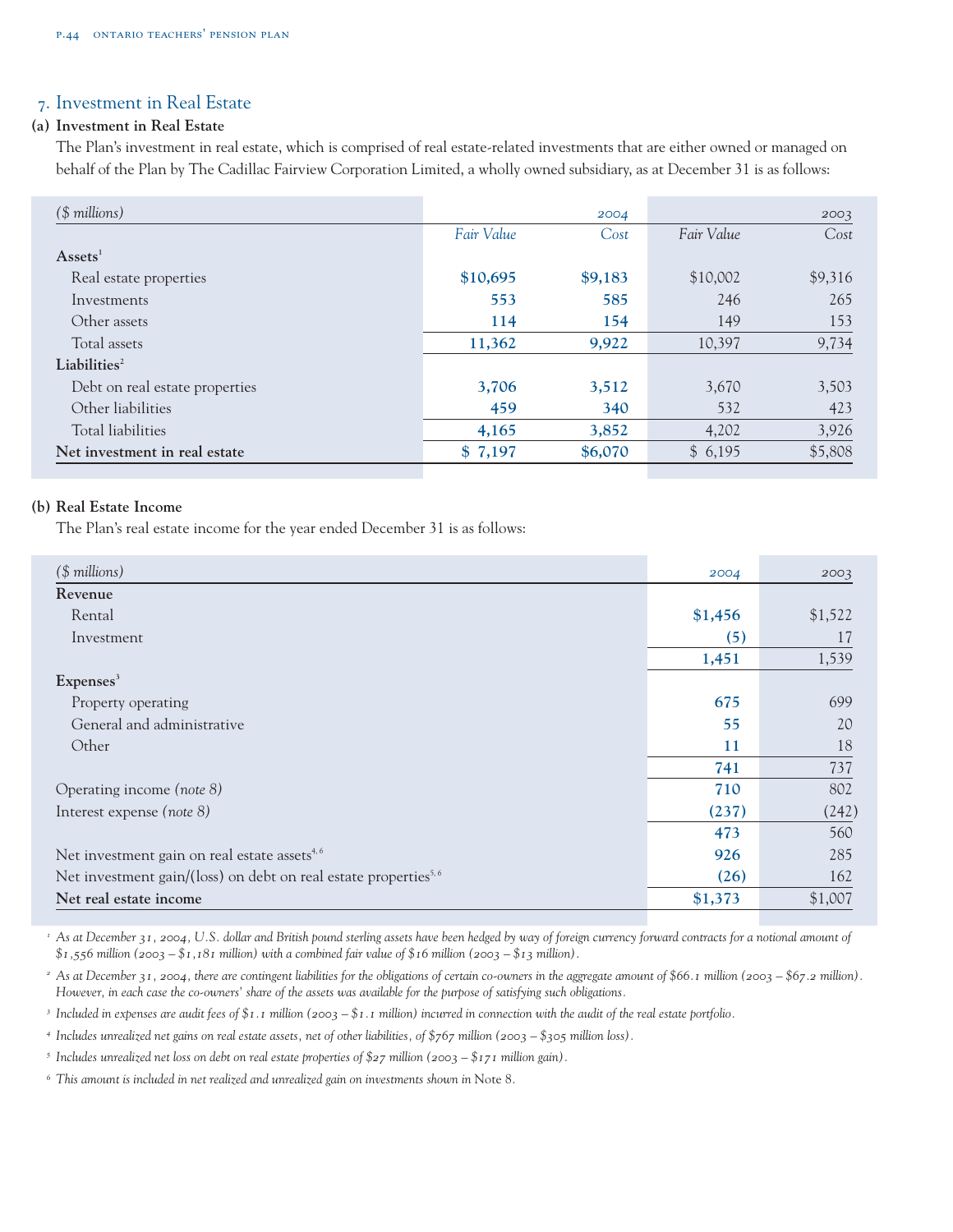# 8. Investment Income

#### **(a) Investment Income before Allocating Net Realized and Unrealized Gains on Investments to Asset Classes**

Investment income, before allocating the net realized and unrealized gains on investments to asset classes, for the year ended December 31, is as follows:

| $($$ millions)                          | 2004     | 2003     |
|-----------------------------------------|----------|----------|
| Fixed income interest                   |          |          |
| Debentures                              | \$1,072  | \$1,220  |
| Money-market securities                 | 130      | 106      |
| Bonds                                   | 756      | 775      |
| Net repo interest expense               | (10)     | (80)     |
| Net swap interest expense               | (532)    | (515)    |
| Real estate interest expense (note 7b)  | (237)    | (242)    |
|                                         | 1,179    | 1,264    |
| Equity dividend income                  |          |          |
| Canadian equity                         | 379      | 277      |
| United States equity                    | 177      | 113      |
| Non-North American equity               | 453      | 299      |
|                                         | 1,009    | 689      |
| Inflation-sensitive investment income   |          |          |
| Real estate operating income (note 7b)  | 710      | 802      |
| Real-rate products                      |          |          |
| Canadian                                | 215      | 175      |
| <b>United States</b>                    | 26       | 24       |
| Infrastructure and timber               | 142      | 92       |
|                                         | 1,093    | 1,093    |
|                                         | 3,281    | 3,046    |
| Net gain on investments <sup>1, 2</sup> | 7,522    | 8,378    |
| Investment income                       | \$10,803 | \$11,424 |

*<sup>1</sup> Includes unrealized net gains of \$2,186 million (2003 – \$6,676 million).*

*<sup>2</sup> Includes foreign currency gains of \$1,156 million (2003 – \$2,057 million).*

#### **(b) Investment Income**

Investment income by asset class, after allocating net realized and unrealized gains and losses on investments for the year ended December 31, is as follows:

| $($$ millions)                  | 2004     | 2003     |
|---------------------------------|----------|----------|
| Fixed income                    | 931      | \$2,931  |
| Canadian equity                 | 2,474    | 2,911    |
| United States equity            | 1,005    | 336      |
| Non-North American equity       | 2,751    | 3,172    |
| Inflation-sensitive investments | 3,642    | 2,074    |
|                                 | \$10,803 | \$11,424 |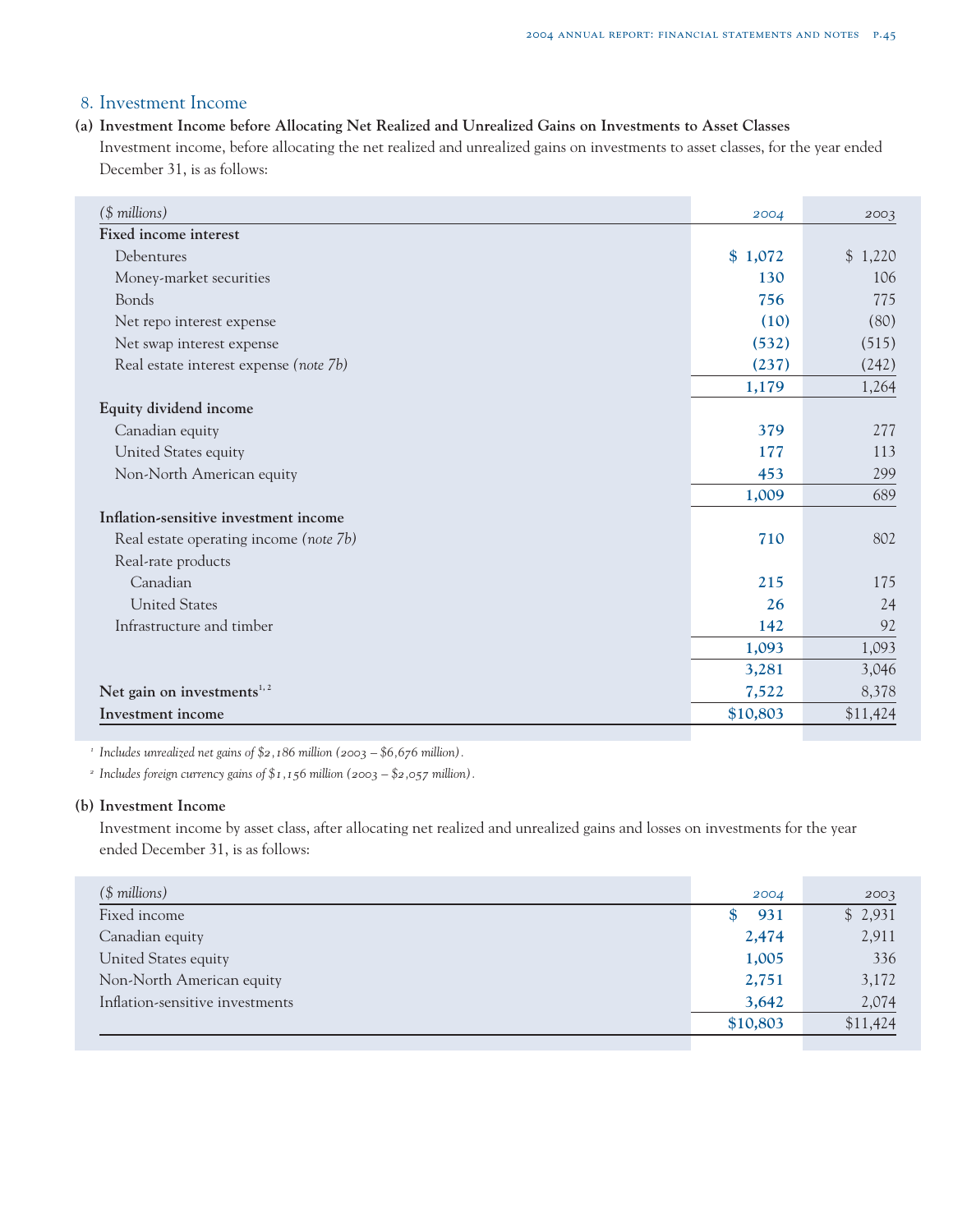# 9. Investment Returns and Related Benchmark Returns

Investment returns and related benchmark returns by investment asset class for the year ended December 31 are as follows:

|                                 |            | 2004           |                | 2003           |
|---------------------------------|------------|----------------|----------------|----------------|
|                                 |            | Investment     |                | Investment     |
|                                 | Investment | Benchmark      | Investment     | Benchmark      |
|                                 | Returns    | <b>Returns</b> | <b>Returns</b> | <i>Returns</i> |
| Fixed income <sup>1</sup>       | 13.3%      | $8.6\%$        | 18.8%          | 10.8%          |
| Canadian equity                 | 21.1       | 14.5           | 31.5           | 26.7           |
| United States equity            | 3.0        | 3.3            | 6.3            | 5.3            |
| Non-North American equity       | 13.2       | 11.3           | 15.2           | 14.5           |
| Inflation-sensitive investments | 15.9       | 10.2           | 9.8            | 6.6            |
| Total Plan                      | 14.7%      | 10.6%          | 18.0%          | 13.5%          |

*<sup>1</sup> Includes currency policy hedge trading, absolute return strategy investments and alternative investments.*

Investment returns have been calculated in accordance with the acceptable methods set forth by the CFA Institute and the Pension Investment Association of Canada.

The Plan identifies benchmarks to evaluate the investment management performance. The performance of each asset class is measured against benchmarks that simulate the results of the investment strategies employed by the investment managers.

The total Plan return is measured against a Canadian dollar-denominated composite benchmark produced by aggregating returns from each of the policy asset class benchmarks, using the Plan's asset-mix policy weight.

# 10. Statutory Actuarial Valuations

Statutory actuarial valuations are prepared periodically in accordance with the *Teachers' Pension Act* to determine the funding requirements of the Plan. Active members are currently required to contribute 7.3 percent of the portion of their salaries covered by the Canada Pension Plan and 8.9 percent of salaries above this level. Member contributions are matched by the Province and other employers. In addition, the Funding Management Policy established by the Partners provides a procedure for the Partners to determine contributions and benefits.

The actuarial methods used to prepare statutory actuarial valuations are different than those used to prepare a financial statement actuarial valuation and the amounts disclosed in these consolidated financial statements. The statutory actuarial valuations use a valuation method prescribed in the *Teachers' Pension Act*, which takes into account future benefits to be earned and future contributions to be made by members of the Plan as at the valuation date.

The most recent statutory actuarial valuation that has been filed with regulatory authorities was prepared as at January 1, 2003 by Mercer Human Resource Consulting Limited and disclosed a funding surplus of \$1,540 million. As at January 1, 2005, the Plan is estimated to have a funding deficit of \$19,356 million. A statutory actuarial valuation is not required to be filed as at January 1, 2005. The next required filing is no later than as at January 1, 2006.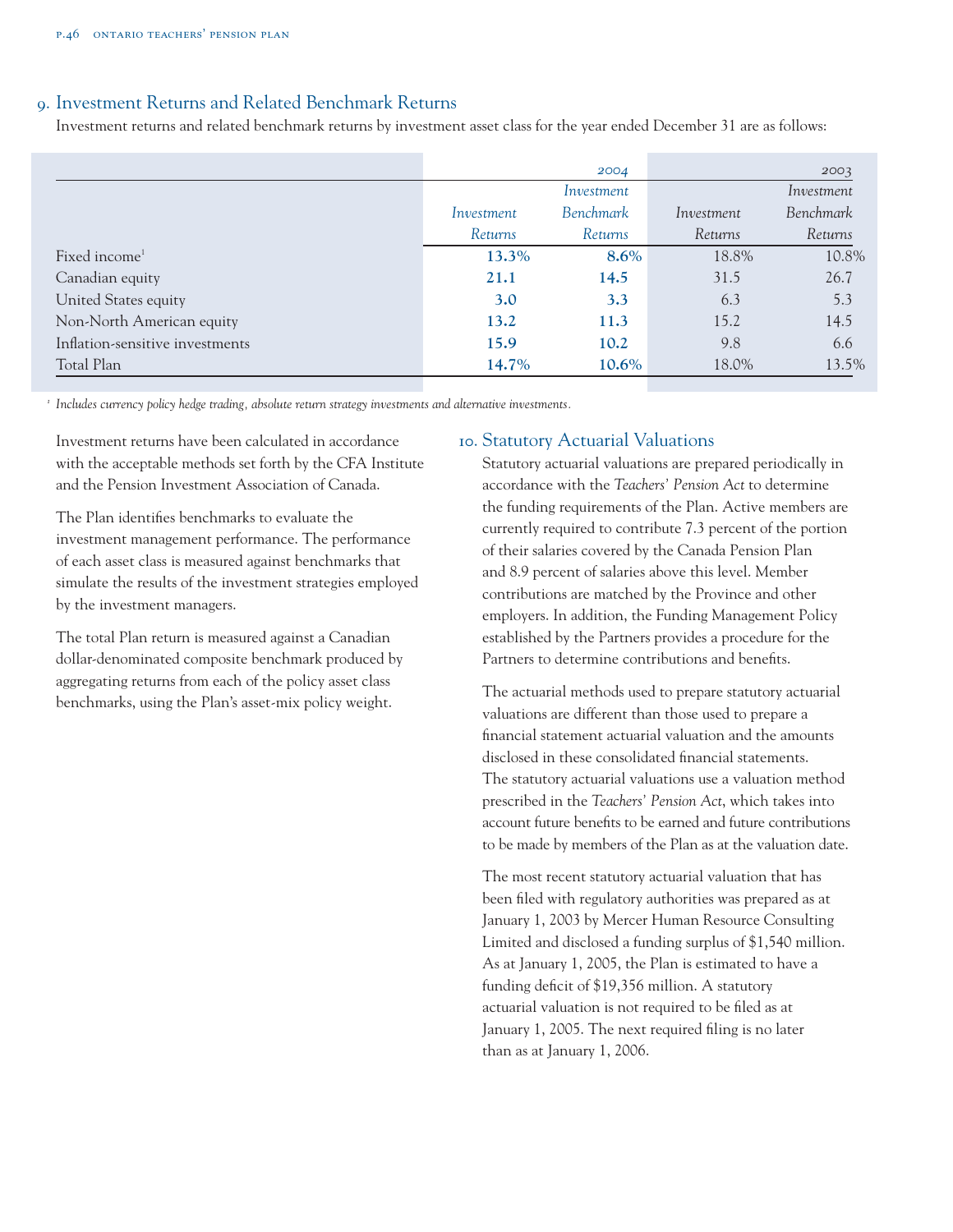# 11. Contributions

| $($$ millions)             | 2004      | 2003               |
|----------------------------|-----------|--------------------|
| <b>Members</b>             |           |                    |
| Current service            | \$<br>702 | $\mathbb S$<br>672 |
| Optional credit            | 23        | 21                 |
|                            | 725       | 693                |
| <b>Province of Ontario</b> |           |                    |
| Current service            | 689       | 664                |
| Interest                   | 38        | 42                 |
| Optional credit            | 19        |                    |
|                            | 746       | 713                |
| Other employers            | 12        | 12.                |
| Transfers from other       |           |                    |
| pension plans              | 12        | 17                 |
|                            | 24        | 29                 |
|                            | \$1,495   | \$1,435            |
|                            |           |                    |

# 12. Benefits Paid

| $($$ millions)           | 2004    | 2003    |
|--------------------------|---------|---------|
| Retirement pensions      | \$3,187 | \$2,969 |
| Death benefits           | 168     | 159     |
| Disability pensions      | 33      | 33      |
| Commuted value transfers | 24      | 22      |
| Refunds                  | 10      | 10      |
| Transfers to other plans | 6       | 6       |
|                          | \$3,428 | \$3,199 |
|                          |         |         |

# 13. Administrative Expenses

# **(a) Investment Expenses**

| (\$ millions)                    | 2004    | 2003    |
|----------------------------------|---------|---------|
| Salaries, incentives             |         |         |
| and benefits                     | \$105.2 | \$95.2  |
| External investment              |         |         |
| management fees                  | 43.0    | 33.6    |
| Professional and                 |         |         |
| consulting services <sup>1</sup> | 11.9    | 7.9     |
| Custodial fees                   | 8.0     | 7.2     |
| Premises and equipment           | 7.5     | 9.1     |
| Information services             | 7.4     | 6.4     |
| Communication                    |         |         |
| and travel                       | 4.2     | 3.8     |
| Statutory audit fees             | 0.7     | 0.7     |
| Other                            | 0.8     | 1.0     |
| Recovery of Goods                |         |         |
| and Services Tax                 | (1.6)   | (2.8)   |
|                                  | \$187.1 | \$162.1 |

*<sup>1</sup> Included in professional and consulting services are other audit-related fees of \$0.1 million (2003 – \$0.4 million) and non-audit-related fees nil (2003 – nil) that were paid to the auditors of the Plan.*

### **(b) Member Service Expenses**

| (\$ millions)          | 2004   | 2003   |
|------------------------|--------|--------|
| Salaries, incentives   |        |        |
| and benefits           | \$21.9 | \$21.9 |
| Premises and equipment | 7.2    | 7.1    |
| Professional and       |        |        |
| consulting services    | 2.1    | 2.1    |
| Communication          |        |        |
| and travel             | 1.5    | 1.6    |
| Board and Committee    |        |        |
| remuneration           | 0.2    | 0.2    |
| Statutory audit fees   | 0.2    | 0.2    |
| Other                  | 0.8    | 0.8    |
| Recovery of Goods      |        |        |
| and Services Tax       | (0.2)  | (0.4)  |
|                        | \$33.7 | \$33.5 |
|                        |        |        |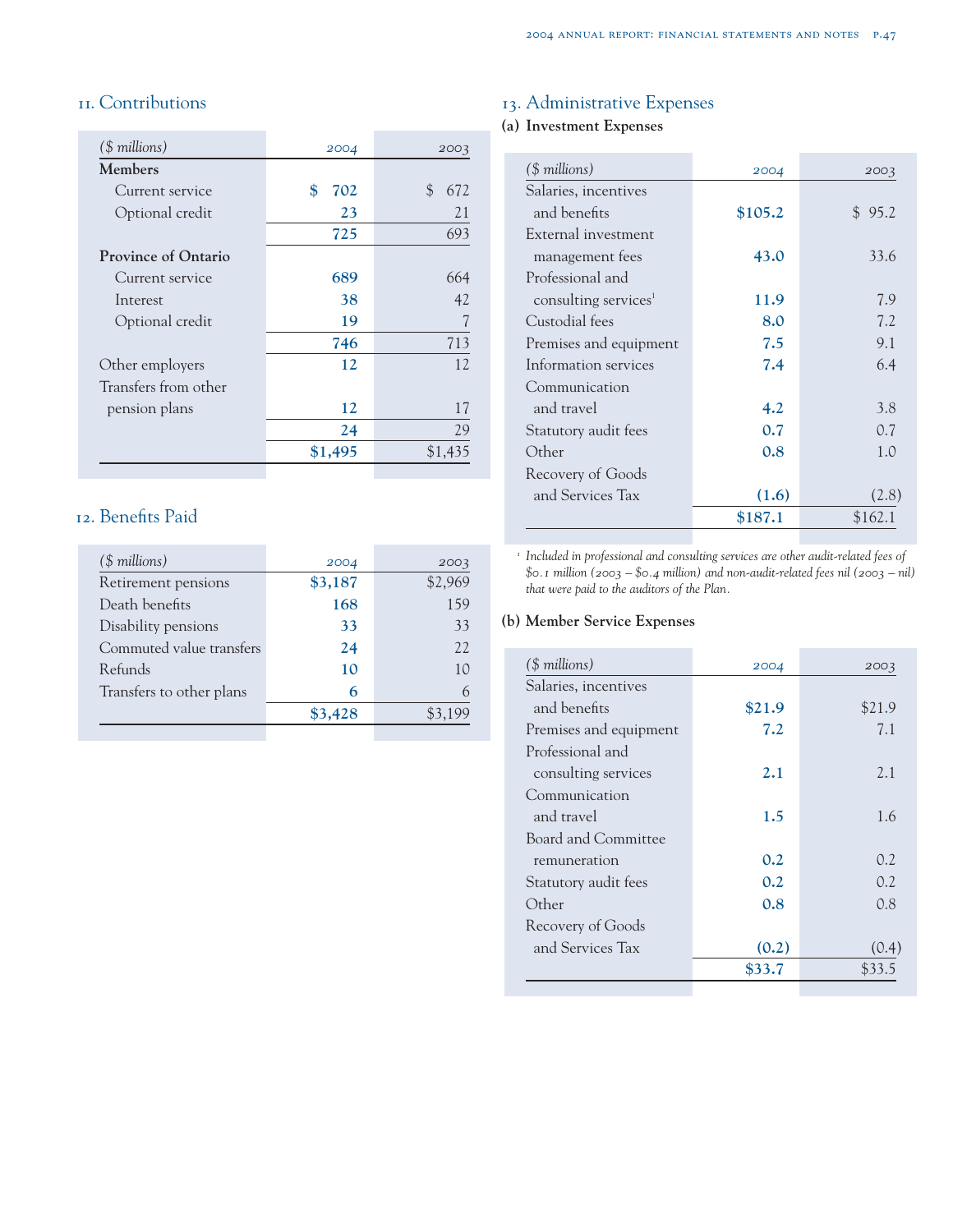#### **(c) Remuneration of the Board and Committee Members**

Each Board member received an annual retainer of \$7,500, plus \$7,500 as a member of the Investment Committee. The Board Chair received an additional retainer of \$25,000 and the Chairs of the Investment, Governance, Human Resource & Compensation, and Audit & Actuarial Committees received additional retainers of \$4,000 each.

Fees for committee meetings and other eligible meetings attended are \$625. Board meeting fees are typically combined with Investment Committee fees at \$1,250 per day. The Chair of the Benefits Adjudication Committee receives an additional fee of \$625 for each Benefits Adjudication meeting or hearing attended, to a maximum of six per annum.

Directors receive no additional benefits other than normal expenses for travel, meals and accommodation, as required.

#### **(d) Executive Compensation**

The compensation table represents full disclosure of base salary, annual bonus, long-term incentives and other compensation earned in 2004, 2003 and 2002 by the Chief Executive Officer and the four other most highly compensated executives, excluding subsidiary companies. The Board's advisor for compensation purposes is Towers Perrin.

| Name and<br>Principal Position |      | Base<br>Salary | Annual             | Long-term<br>Incentive Plan <sup>2</sup> | Group Term     | Other                  | Total        |
|--------------------------------|------|----------------|--------------------|------------------------------------------|----------------|------------------------|--------------|
|                                | Year |                | Bonus <sup>1</sup> |                                          | Life Insurance | Compensation           | Compensation |
| Claude Lamoureux               | 2004 | \$446,673      | \$585,300          | \$3,500,400                              | \$777          | $$14,795$ <sup>3</sup> | \$4,547,945  |
| President and CEO              | 2003 | 434,169        | 590,100            | 1,028,600                                | 846            | 9,600 <sup>4</sup>     | 2,063,315    |
|                                | 2002 | 422,000        | 567,600            | 973,400                                  | 885            | 9,620 <sup>4</sup>     | 1,973,505    |
| <b>Bob Bertram</b>             | 2004 | 351,796        | 650,600            | 2,715,200                                | 612            | 8,000 <sup>4</sup>     | 3,726,208    |
| Executive VP, Investments      | 2003 | 338,246        | 648,300            | 703,700                                  | 659            | $14,562^3$             | 1,705,467    |
|                                | 2002 | 326,115        | 624,000            | 618,100                                  | 684            | $14,323^3$             | 1,583,222    |
| <b>Neil Petroff</b>            | 2004 | 234,181        | 472,400            | 1,768,900                                | 407            | $\qquad \qquad -$      | 2,475,888    |
| Senior VP, TAA &               | 2003 | 227,038        | 457,400            | 467,400                                  | 442            | $\qquad \qquad -$      | 1,152,280    |
| Alternative Investments        | 2002 | 220,299        | 434,100            | 364,900                                  | 462            |                        | 1,019,761    |
| <b>Brian Gibson</b>            | 2004 | 232,781        | 464,900            | 1,624,100                                | 405            | $\qquad \qquad -$      | 2,322,186    |
| Senior VP, Public Equities     | 2003 | 225,615        | 454,600            | 397,000                                  | 440            | $\qquad \qquad -$      | 1,077,655    |
|                                | 2002 | 209,708        | 438,200            | 282,300                                  | 438            |                        | 930,646      |
| <b>Jim Leech</b>               | 2004 | 241,846        | 488,000            | 1,548,000                                | 421            |                        | 2,278,267    |
| Senior VP, Private Capital     | 2003 | 234,292        | 472,000            | 246,000                                  | 456            |                        | 952,748      |
|                                | 2002 | 227,769        | 448,100            |                                          | 478            |                        | 676,347      |

*<sup>1</sup> Annual bonuses for Investment executives are based on a combination of total fund, asset class, and individual performance. Investment performance is measured in dollars of value added above established benchmarks. Performance versus benchmark is measured over four annual performance periods. Participants can earn annual bonuses from 0 to 5 times the target level for the position based on performance results over the four-year period. Annual bonuses for other executive staff are based on achievement of corporate and divisional objectives.*

*<sup>2</sup> The Investment Long-term Incentive Plan (LTIP) provides initial cash grants to participants as a percentage of annual base salary at the beginning of a performance cycle plus annual bonus from the year preceding the performance cycle. Initial grant values grow with the Total Fund absolute rate of return and by the performance multipliers based on the Total Fund and Asset Class dollar value added performance over established benchmarks. Beginning with the 2001–2004 performance period, the maximum multiplier for combined Total Fund and Asset Class performance increased from 5 times to 10 times.*

*Following a competitive review conducted in 2003, initial grant levels under the Investment LTIP have been reduced between 25% and 33%, beginning with the 2004–2007 performance period.*

*<sup>3</sup> Includes an automobile allowance and unused vacation cashout.*

*<sup>4</sup> Automobile allowance.*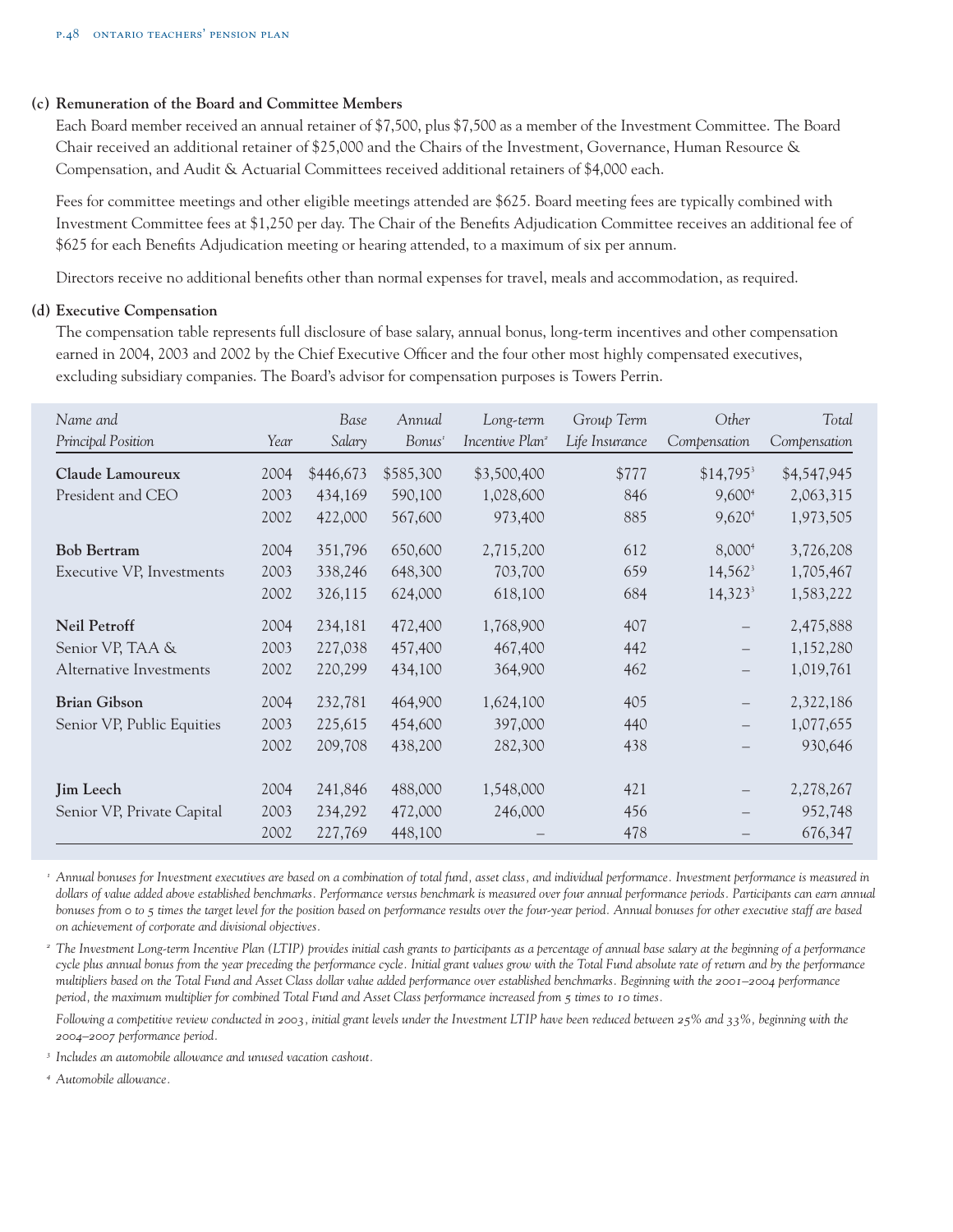#### **(e) Retirement Benefits**

Executive employees of the Ontario Teachers' Pension Plan participate in the Public Service Pension Plan (PSPP) and the Public Service Supplementary Benefits Account (SBA). These plans combined provide indexed pension benefits equal to 2% of the executive's best five-year average annual base salary for each year of service, less a Canada Pension Plan integration formula. Benefits under these combined plans are capped by the base salary reached at the maximum pension contribution permitted under the *Income Tax Act (Canada)* regulations. Benefits provided under the PSPP and SBA, combined, are summarized in the chart below:

|                              | Years in Service |          |          |          |
|------------------------------|------------------|----------|----------|----------|
| Average Pensionable Earnings | 15               | 20       | 25       | 30       |
| \$150,000                    | \$40,818         | \$54,423 | \$68,029 | \$81,632 |
| 172,381                      | 47,532           | 63,376   | 79,220   | 95,064   |
| 200,000                      | 47,532           | 63,376   | 79,220   | 95,064   |
| 250,000                      | 47,532           | 63,376   | 79,220   | 95,064   |

Executives earning 2004 annual salaries in excess of \$172,381 also participate in a non-registered, unfunded Supplemental Employee Retirement Plan (SERP). This plan provides non-indexed retirement benefits equal to 2% of the executive's best three-year average annual salary for each year of service, less the initial annual pension to which the executive is entitled under the PSPP and SBA, combined.

For executives at the Executive Vice-President level and above, average annual salary includes a percentage of annual incentive, building at 20% per year to 100%.

For executives at the Senior Vice-President level, having attained the age of 55, average annual salary includes a percentage of annual incentive, building at 10% per year to 50%.

The total liability for the SERP increased by \$1.5 million in 2004 for a total accrued SERP liability of \$7.1 million as at December 31, 2004.

The table below outlines the estimated present value of the total pension from all sources (PSPP, SBA, & SERP) and estimated annual pension benefits at age 65 for the Chief Executive Officer and four other most highly compensated executives, excluding subsidiary companies.

|                                         | 2004 Change in | Present Value of     | Estimated Annual<br>Pension Benefit | Projected Years<br>of Service |
|-----------------------------------------|----------------|----------------------|-------------------------------------|-------------------------------|
| Name and Principal Position             | Present Value  | <b>Total Pension</b> | at Age $65$                         | at Age $65$                   |
| Claude Lamoureux                        |                |                      |                                     |                               |
| President and CEO                       | \$644,100      | \$3,637,300          | \$338,000                           | 17                            |
| <b>Bob Bertram</b>                      |                |                      |                                     |                               |
| Executive VP, Investments               | 662,200        | 2,915,400            | 346,300                             | 19                            |
| <b>Neil Petroff</b><br>Senior VP, TAA & |                |                      |                                     |                               |
| Alternative Investments                 | 334,300        | 1,141,600            | 403,200                             | 32                            |
| <b>Brian Gibson</b>                     |                |                      |                                     |                               |
| Senior VP, Public Equities              | 269,000        | 935,500              | 311,400                             | 25                            |
| <b>Jim Leech</b>                        |                |                      |                                     |                               |
| Senior VP, Private Capital              | 192,100        | 423,300              | 129,700                             | 11                            |

The values shown are estimated amounts based on assumptions and represent entitlements that may change over time.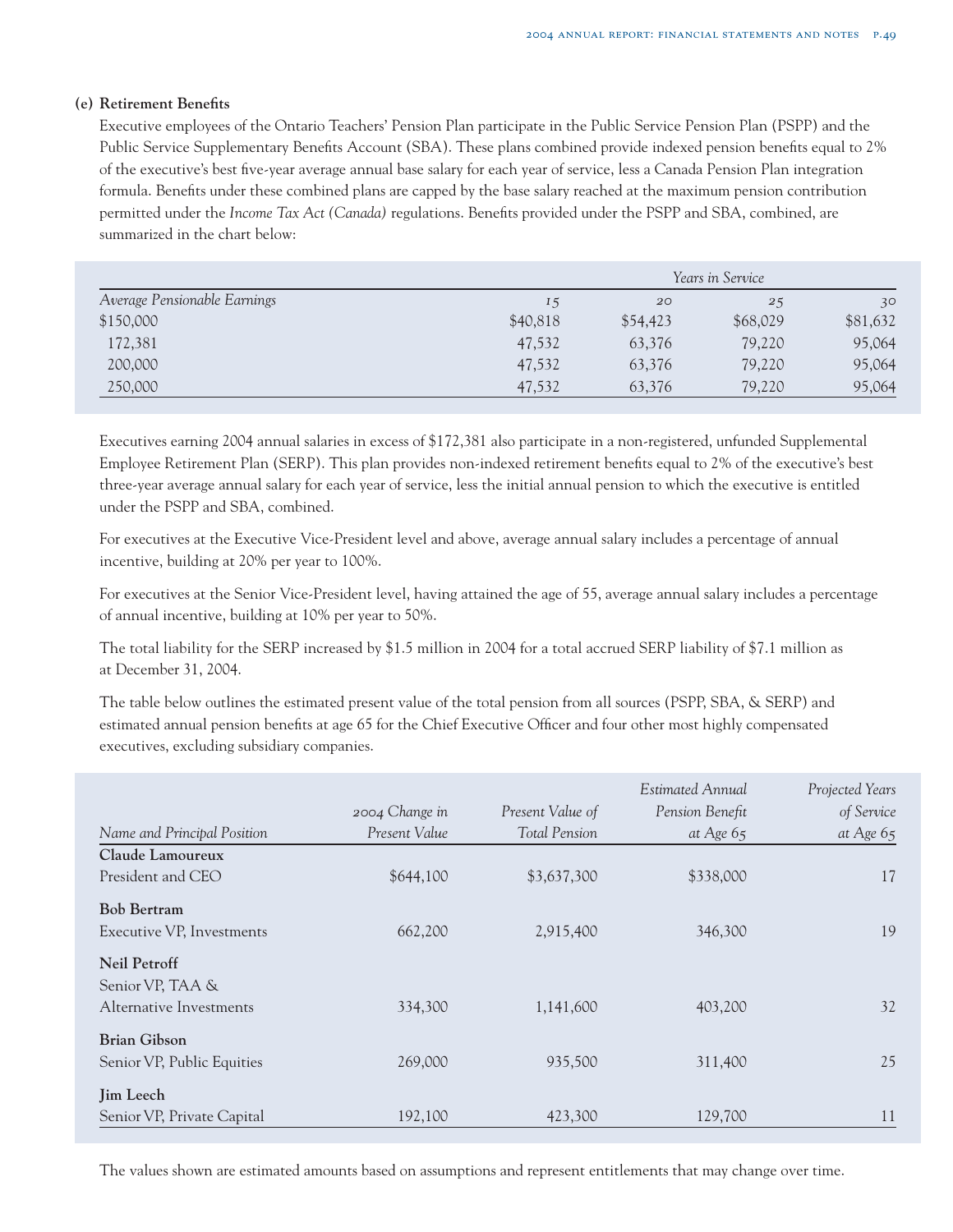### 14. Retirement Compensation Arrangement

Restrictions in the *Income Tax Act (Canada)* and its regulations (ITA) on the payment of certain benefits from a registered plan for periods of service after 1991 may impact some Plan members. To address affected members, the Retirement Compensation Arrangement (RCA) has been created by agreement between the Province of Ontario and the Ontario Teachers' Federation (the co-sponsors) as a supplementary plan to provide for these benefits.

The RCA is administered under a trust separate from the assets of the Plan. The Board has been appointed by the co-sponsors to act as the trustee of the RCA.

Because the RCA is a separate trust, the net assets available for benefits and the value of accrued benefits and deficit, referred to below, have not been included in these consolidated financial statements of the Plan.

The RCA is funded on a pay-as-you-go basis from a portion of the contributions made to the Board by teachers, the Province of Ontario and designated private schools and organizations. The portion is based on a rate determined periodically by the Board's independent actuary in a manner that is expected to be sufficient to pay the benefits over the next 12 months. Due to the funding policy adopted by the co-sponsors, the assets will continue to be substantially less than the liabilities.

In addition, because it is difficult to predict the benefits expected to be paid over the next 12 months, it is possible that the assets may be insufficient to pay the benefits. In such a case, the payment of benefits will be temporarily suspended and contributions raised in order to fund the payments that are due under the RCA.

A summary of the financial statements for the RCA as at December 31 is as follows:

| (\$ thousands)                                            |           | 2004       |               | 2003       |  |
|-----------------------------------------------------------|-----------|------------|---------------|------------|--|
| STATEMENT OF NET ASSETS AVAILABLE FOR BENEFITS AND        |           |            |               |            |  |
| <b>ACCRUED BENEFITS AND DEFICIT</b>                       |           |            |               |            |  |
| Net assets available for benefits                         |           |            |               |            |  |
| Assets                                                    | \$        | 9,005      | $\mathcal{S}$ | 6,418      |  |
| Liabilities                                               |           | (1,077)    |               | (1,195)    |  |
|                                                           | \$        | 7,928      | $\frac{1}{2}$ | 5,223      |  |
| Accrued benefits and deficit                              |           |            |               |            |  |
| Accrued benefits                                          | \$188,569 |            | \$157,977     |            |  |
| Deficit                                                   |           | (180, 641) |               | (152, 754) |  |
|                                                           | \$        | 7,928      | $\frac{1}{2}$ | 5,223      |  |
| STATEMENT OF CHANGES IN NET ASSETS AVAILABLE FOR BENEFITS |           |            |               |            |  |
| Contributions                                             | \$        | 4,802      | $\frac{1}{2}$ | 4,868      |  |
| Investment income                                         |           | 33         |               | 3          |  |
|                                                           |           | 4,835      |               | 4,871      |  |
| Benefits paid                                             |           | 2,056      |               | 1,729      |  |
| Expenses                                                  |           | 74         |               | 68         |  |
|                                                           |           | 2,130      |               | 1,797      |  |
| Increase in net assets                                    | \$        | 2,705      | \$            | 3,074      |  |
|                                                           |           |            |               |            |  |